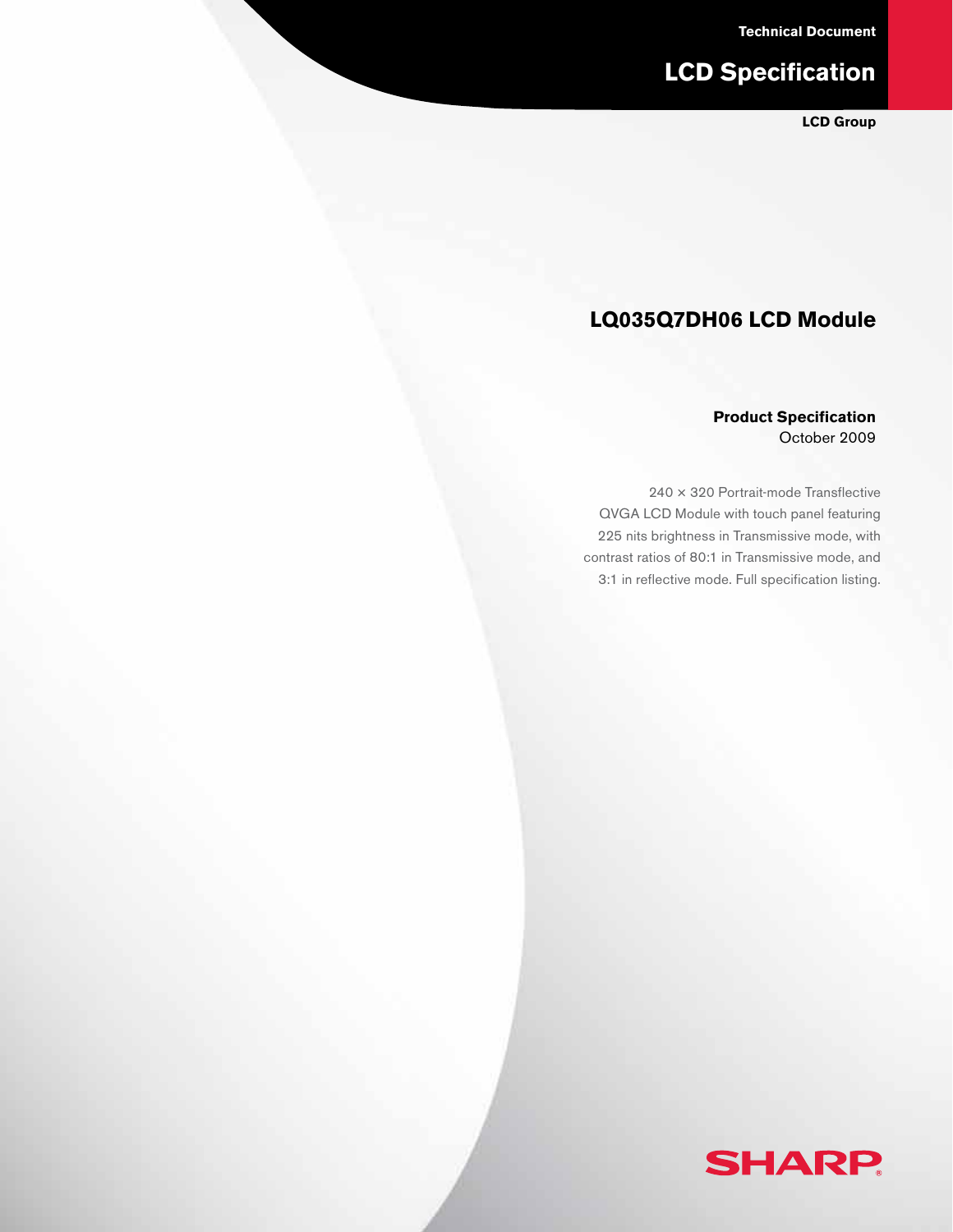| DATE<br>PREPARED BY :      |                                                        | SPEC No. LD-21909A                        |
|----------------------------|--------------------------------------------------------|-------------------------------------------|
|                            | <b>SHARP</b>                                           | FILE No.                                  |
| APPROVED BY :<br>DATE      |                                                        | ISSUE : 0ct. 2.2009                       |
|                            | MOBILE LIQUID CRYSTAL DISPLAY GROUP                    | PAGE : 23 pages                           |
|                            | SHARP CORPORATION                                      | APPLICABLE GROUP                          |
|                            | SPECIFICATION                                          | MOBILE LIQUID CRYSTAL DISPLAY             |
|                            |                                                        | <b>GROUP</b>                              |
|                            |                                                        |                                           |
|                            |                                                        |                                           |
|                            |                                                        |                                           |
|                            | DEVICE SPECIFICATION FOR                               |                                           |
|                            | TFT-LCD Module                                         |                                           |
|                            |                                                        |                                           |
|                            | MODEL No.                                              |                                           |
|                            | LQ035Q7DH06                                            |                                           |
|                            |                                                        |                                           |
|                            |                                                        |                                           |
|                            |                                                        |                                           |
|                            |                                                        |                                           |
|                            |                                                        |                                           |
|                            |                                                        |                                           |
|                            |                                                        |                                           |
|                            |                                                        |                                           |
|                            | These parts have corresponded with the RoHS directive. |                                           |
|                            |                                                        |                                           |
|                            |                                                        |                                           |
|                            |                                                        |                                           |
| <b>CUSTOMER'S APPROVAL</b> |                                                        |                                           |
|                            |                                                        |                                           |
| DATE                       |                                                        |                                           |
|                            |                                                        |                                           |
|                            |                                                        |                                           |
|                            | PRESENTED                                              |                                           |
| BY                         | BY                                                     | naka                                      |
|                            | T. NAKA                                                |                                           |
|                            |                                                        | DIVISION DEPUTY GENERAL MANAGER           |
|                            |                                                        | AND DEPARTMENT GENERAL MANAGER            |
|                            |                                                        | ENGINEERING DEPARTMENT I                  |
|                            |                                                        | MOBILE LIQUID CRYSTAL DISPLAY GROUP       |
|                            | SHARP CORPORATION                                      | MOBILE LIQUID CRYSTAL DISPLAY DIVISION II |

 $\label{eq:2} \frac{1}{\sqrt{2}}\int_{0}^{\pi}\frac{1}{\sqrt{2}}\left(\frac{1}{\sqrt{2}}\right)^{2}d\mu_{\rm{eff}}\,.$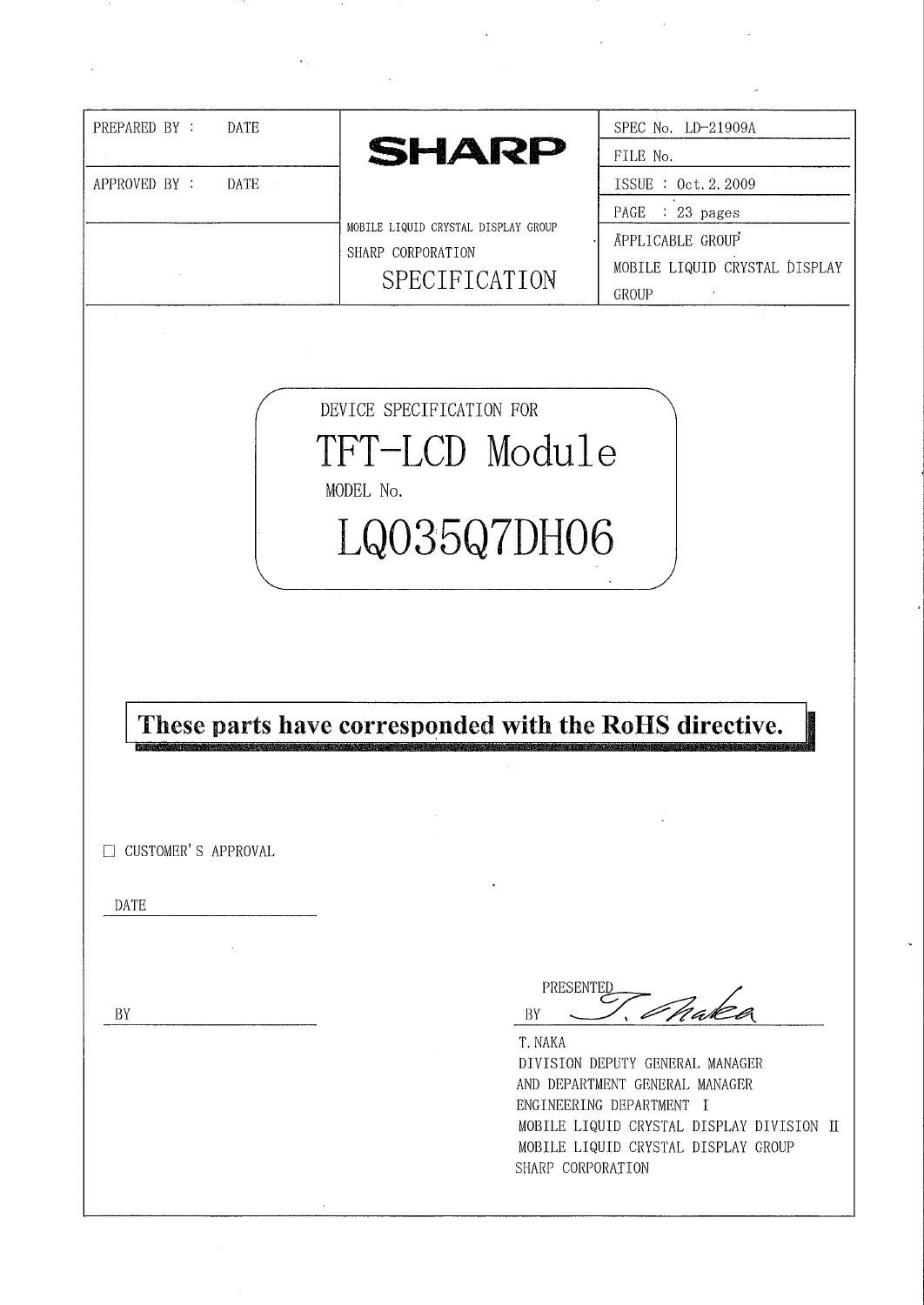# RECORDS OF REVISION

| ${\rm SPEC}$ No. | $\ensuremath{\mathsf{DATE}}$ | PAGE                     | $\operatorname{SUMMARY}$ | $\operatorname{NOTE}$ |
|------------------|------------------------------|--------------------------|--------------------------|-----------------------|
| $LD-21909A$      | $0c$ t. 2. 2009              | $\overline{\phantom{0}}$ | $\qquad \qquad -$        | 1 st Issue            |
|                  |                              |                          |                          |                       |
|                  |                              |                          |                          |                       |
|                  |                              |                          |                          |                       |
|                  |                              |                          |                          |                       |
|                  |                              |                          |                          |                       |
|                  |                              |                          |                          |                       |
|                  |                              |                          |                          |                       |
|                  |                              |                          |                          |                       |
|                  |                              |                          |                          |                       |
|                  |                              |                          |                          |                       |
|                  |                              |                          |                          |                       |
|                  |                              |                          |                          |                       |
|                  |                              |                          |                          |                       |
|                  |                              |                          |                          |                       |
|                  |                              |                          |                          |                       |
|                  |                              |                          |                          |                       |
|                  |                              |                          |                          |                       |
|                  |                              |                          |                          |                       |
|                  |                              |                          |                          |                       |
|                  |                              |                          |                          |                       |
|                  |                              |                          |                          |                       |
|                  |                              |                          |                          |                       |
|                  |                              |                          |                          |                       |
|                  |                              |                          |                          |                       |
|                  |                              |                          |                          |                       |
|                  | --------                     |                          |                          | .                     |
|                  |                              |                          |                          |                       |
|                  |                              |                          |                          |                       |
|                  |                              |                          |                          |                       |
|                  |                              |                          |                          |                       |
|                  |                              |                          |                          |                       |
|                  |                              |                          |                          |                       |
|                  |                              |                          |                          |                       |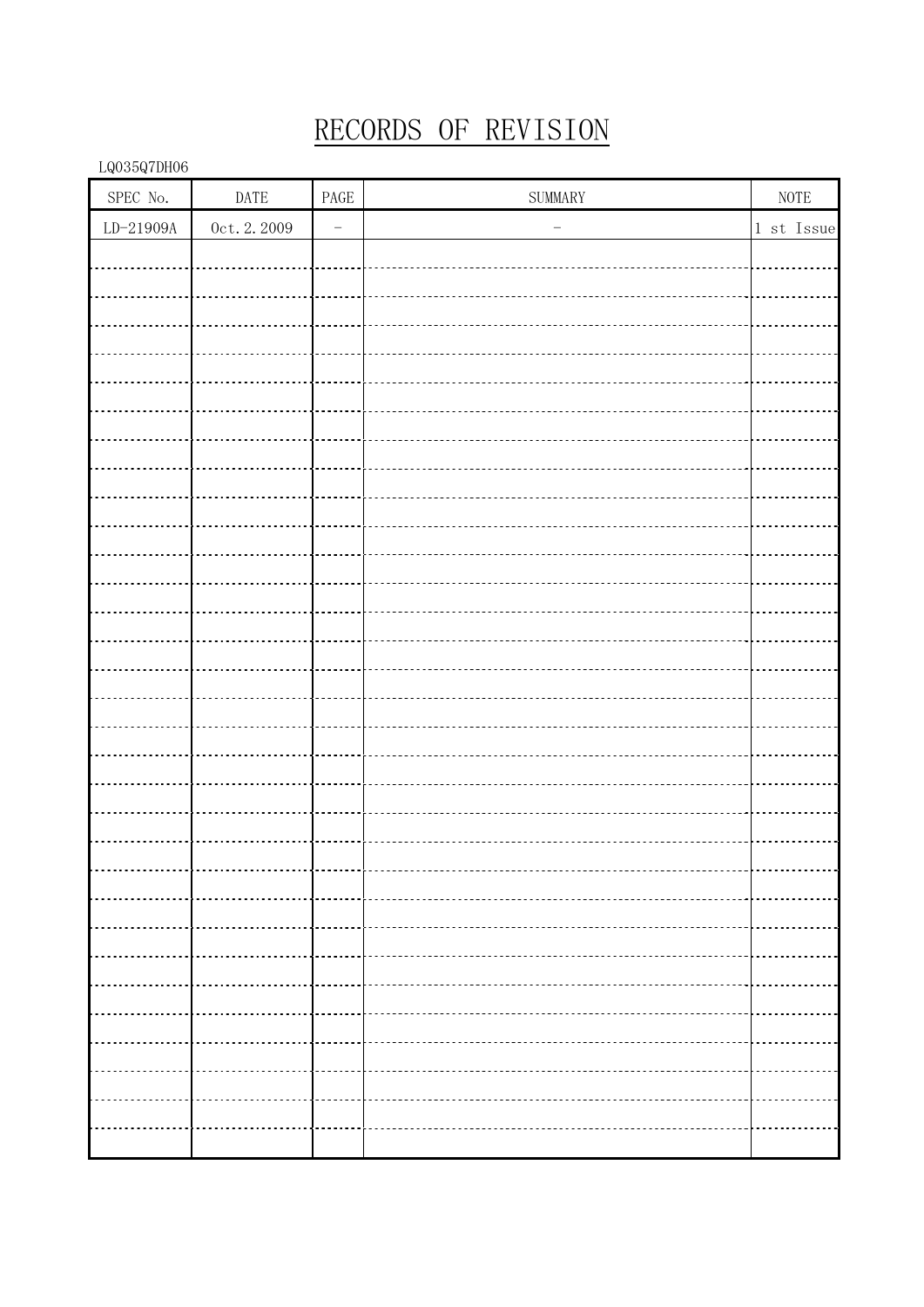#### **NOTICE**

 This publication is the proprietary of SHARP and is copyrighted, with all rights reserved. Under the copyright laws, no part of this publication may be reproduced or transmitted in any form or by any means, electronic or mechanical for any purpose, in whole or in part, without the express written permission of SHARP. Express written permission is also required before any use of this publication may be made by a third party.

 The application circuit examples in this publication are provided to explain the representative applications of SHARP's devices and are not intended to guarantee any circuit design or permit any industrial property right or other rights to be executed. SHARP takes no responsibility for any problems related to any industrial property right or a third party resulting from the use of SHARP's devices, except for those resulting directly from device manufacturing processes.

 In the absence of confirmation by device specification sheets, SHARP takes no responsibility for any defects that occur in equipment using any of SHARP's devices, shown in catalogs, data books, etc. Contact SHARP in order to obtain the latest device specification sheets before using any SHARP's device.

 SHARP reserves the right to make changes in the specifications, characteristics, data, materials, structures and other contents described herein at any time without notice in order to improve design or reliability. Contact SHARP in order to obtain the latest specification sheets before using any SHARP's device. Manufacturing locations are also subject to change without notice.

 Observe the following points when using any device in this publication. SHARP takes no responsibility for damage caused by improper use of the devices.

The devices in this publication are designed for use in general electronic equipment designs, such as:

- $\cdot$  Personal computers  $\cdot$  Office automation  $\cdot$  Telecommunication equipment
- Test and measurement equipment Industrial control
- Audio visual and multimedia equipment Consumer electronics

 The appropriate design measures should be taken to ensure reliability and safety when SHARP's devices are used for equipment such as:

- ・Transportation control and safety equipment(i.e., aircraft, trains, automobiles, etc.)
- Traffic signals Gas leakage sensor breakers
- $\cdot$  Alarm equipment  $\cdot$  Various safety devices etc.

 SHARP's devices shall not be used for equipment that requires extremely high level of reliability, such as:

- Military and space applications Nuclear power control equipment
- ・Medical equipment for life support

 Contact a SHARP representative, in advance, when intending to use SHARP's devices for any "specific" applications other than those recommended by SHARP.

 Contact and consult with a SHARP representative if there are any questions about the contents of this publication.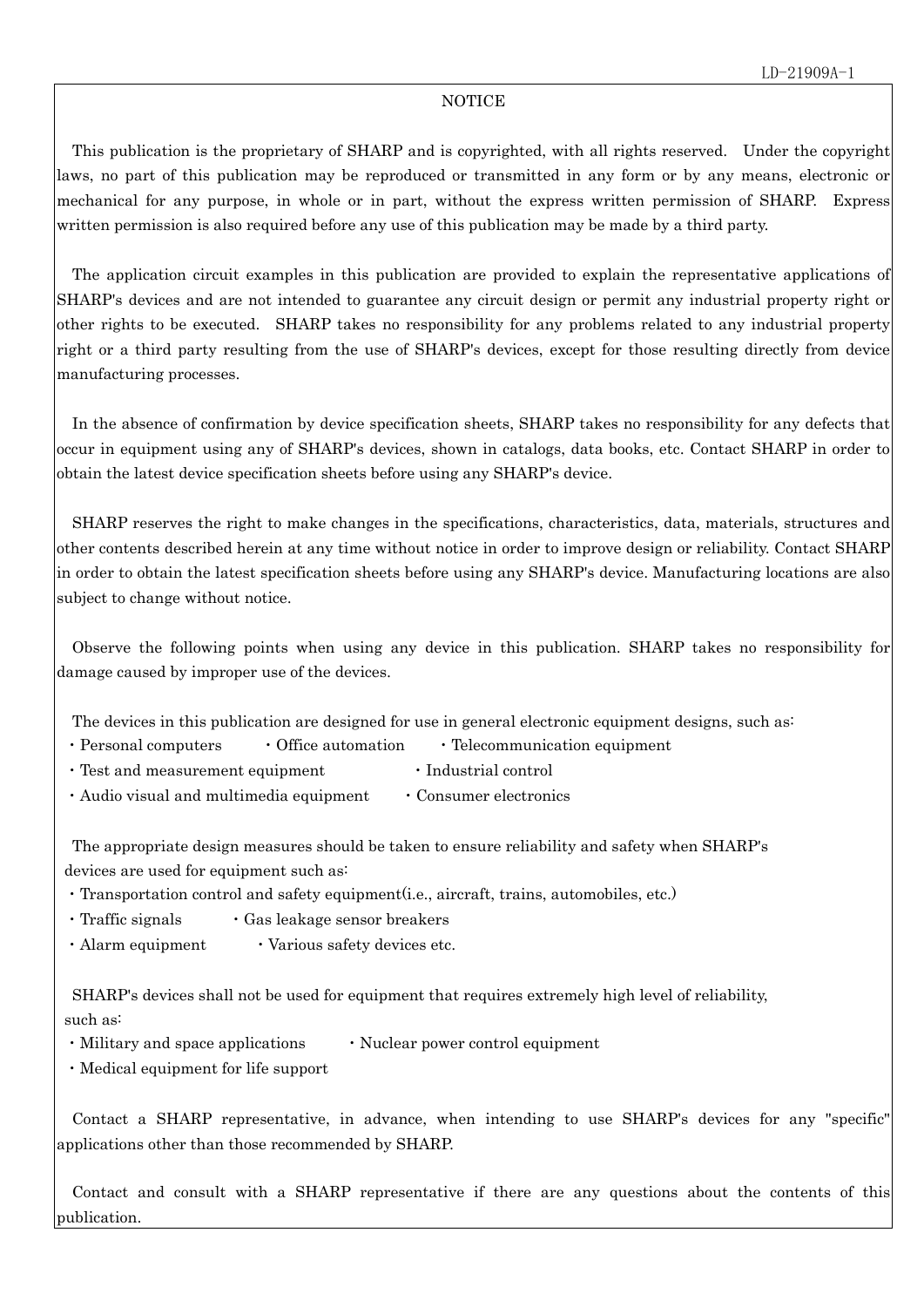## (1) Application

This specification applies to LQ035Q7DH06

## (2) Overview

This module is a color active matrix LCD module incorporating amorphous silicon TFT (Thin Film Transistor), named AD-TFT (Advanced TFT). It is practicable in both transmissive-type and reflectiontype modes. It is composed of a color TFT-LCD panel, driver ICs, an FPC, a back light, a touch panel and a back sealed casing. It isn't composed control circuit. Graphics and texts can be displayed on a 240×3×320 dots panel with 262,144 colors by supplying.

 Optimum view angle is 6 o'clock. An inverted display mode is selective in the vertical or the horizontal direction.

### (3) Mechanical specifications

| Table 1                |                                        |        |             |
|------------------------|----------------------------------------|--------|-------------|
| Parameter              | Specifications                         | Units  | Remarks     |
| Screen size (Diagonal) | $[3.52"]$ Diagonal<br>8.9              | cm     |             |
| Display active area    | $53.64(H) \times 71.52(V)$             | mm     |             |
| Pixel format           | $240(H) \times 320(V)$                 | pixels |             |
|                        | $(1$ pixel = R+G+B dots)               |        |             |
| Pixel pitch            | $0.2235(H) \times 0.2235(V)$           | mm     |             |
| Pixel configuration    | R, G, B vertical stripe                |        |             |
| Unit outline dimension | $65.0(W) \times 86.2(H) \times 4.0(D)$ | mm     | $[Note3-1]$ |
| Mass                   | 45                                     | g      | TYP.        |
| Surface hardness       | 2H                                     |        |             |

【Note 3-1】

Excluding protrusion, Including FPC cover portion

For detailed measurements and tolerances, please refer to Fig. 1.

#### (4) Pixel configuration

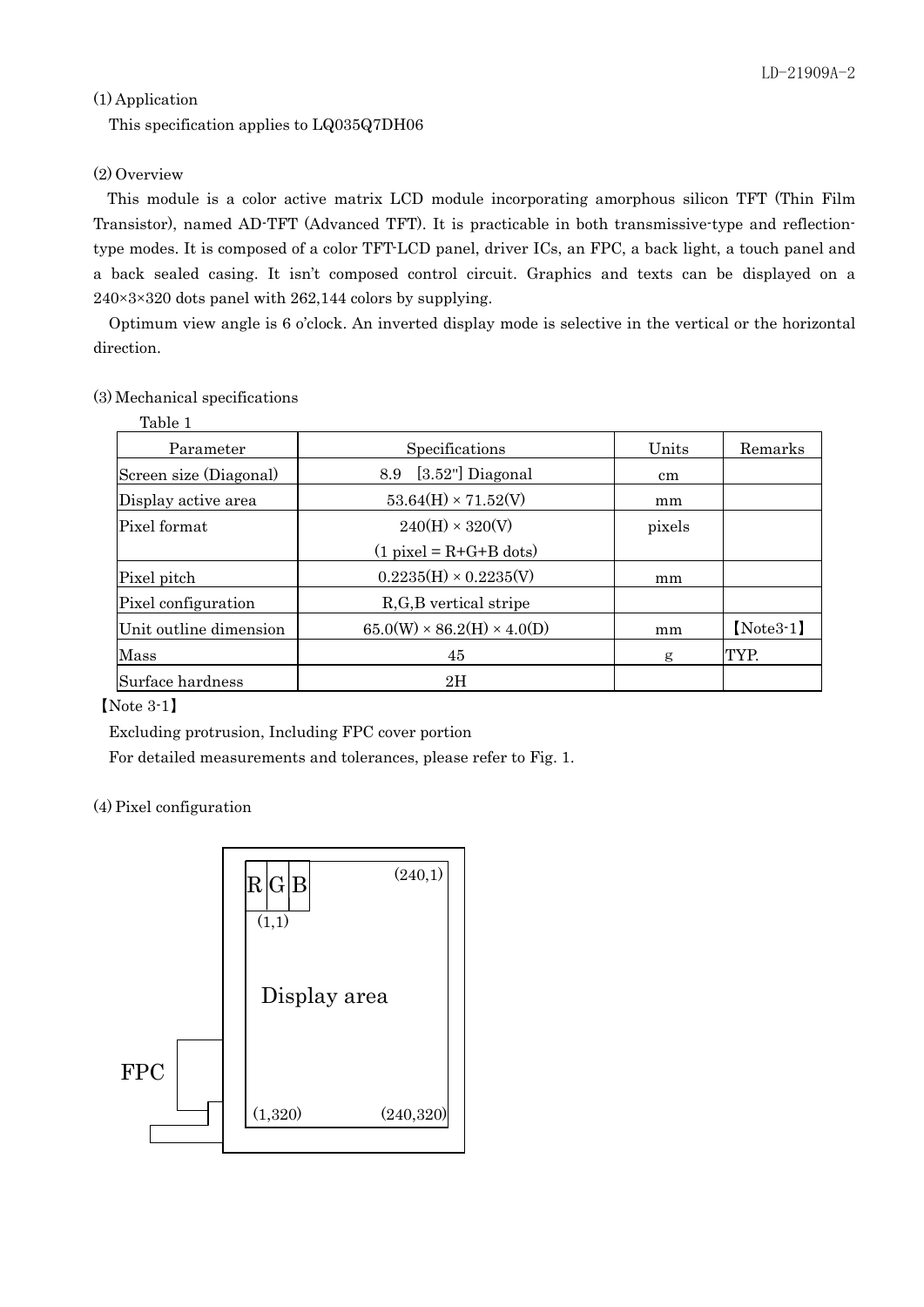# (5) Input/Output terminal

## 5-1)TFT-LCD panel driving section

| Table 2          |                       |                          | Recommendation CN : HIROSE FH12A-50S-0.5SH(55) or FH12-50S-0.5SH(55) |              |
|------------------|-----------------------|--------------------------|----------------------------------------------------------------------|--------------|
| Pin No.          | Symbol                | I/O                      | Description                                                          | Remarks      |
| 1                | VL1                   | $\bf{I}$                 | Power supply for LED<br>(High voltage)                               |              |
| $\sqrt{2}$       | NC                    |                          |                                                                      |              |
| 3                | VL2                   | $\bf{I}$                 | Power supply for LED (Low voltage)                                   |              |
| 4                | <b>VEE</b>            | $\overline{\phantom{0}}$ | Power supply of gate driver(low level)                               |              |
| 5                | <b>VSHD</b>           |                          | Power supply of digital                                              |              |
| $\,6\,$          | <b>DGND</b>           | $\overline{\phantom{0}}$ | Ground(digital)                                                      |              |
| 7                | <b>CLS</b>            | $\bf I$                  | Clock signal of gate driver                                          |              |
| $8\,$            | <b>DGND</b>           |                          | Ground(digital)                                                      |              |
| $\boldsymbol{9}$ | <b>SPS</b>            | $\rm I$                  | Start signal of gate driver                                          |              |
| 10               | U/L                   | $\mathbf I$              | Selection for vertical scanning direction                            | $[Note 5-1]$ |
| 11               | <b>MOD</b>            | $\bf{I}$                 | Control signal of gate driver                                        | $[Note 5-2]$ |
| 12               | <b>VDD</b>            |                          | Power supply of gate driver(high level)                              |              |
| 13               | <b>VCOM</b>           | $\mathbf I$              | Common electrode driving signal                                      |              |
| 14               | <b>DGND</b>           | $\overline{\phantom{0}}$ | Ground(digital)                                                      |              |
| 15               | <b>SPR</b>            | I/O                      | Sampling start signal                                                |              |
| 16               | <b>DGND</b>           | $\overline{\phantom{0}}$ | Ground(digital)                                                      |              |
| 17               | <b>VSHA</b>           |                          | Power supply(analog)                                                 |              |
| 18               | LBR                   | $\rm I$                  | Selection for horizontal scanning direction                          | $[Note 5-3]$ |
| 19               | <b>PS</b>             | $\rm I$                  | Power save signal                                                    |              |
|                  |                       |                          | (Please don't carry out use by "Low" fixation)                       |              |
| 20               | <b>REV</b>            | $\bf{I}$                 | reverse control signal                                               | $[Note 5-4]$ |
| 21               | <b>DGND</b>           |                          | Ground(digital)                                                      |              |
| 22               | B5                    | $\mathbf I$              | BLUE data signal(MSB)                                                |              |
| 23               | B4                    | $\rm I$                  | <b>BLUE</b> data signal                                              |              |
| 24               | B3                    | $\mathbf I$              | BLUE data signal                                                     |              |
| 25               | $\rm B2$              | $\bf{I}$                 | <b>BLUE</b> data signal                                              |              |
| 26               | B1                    | I                        | <b>BLUE</b> data signal                                              |              |
| 27               | B <sub>0</sub>        | $\mathbf I$              | BLUE data signal(LSB)                                                |              |
| 28               | LP                    | $\mathbf I$              | Data latch signal of source driver                                   |              |
| 29               | <b>DGND</b>           |                          | Ground(digital)                                                      |              |
| 30               | <b>SPL</b>            | I/O                      | Sampling start signal                                                |              |
| 31               | <b>DGND</b>           |                          | Ground(digital)                                                      |              |
| 32               | $\operatorname{DCLK}$ | $\mathbf I$              | Data sampling clock signal                                           |              |
| 33               | <b>DGND</b>           |                          | Ground(digital)                                                      |              |
| 34               | G5                    | $\bf{I}$                 | GREEN data signal(MSB)                                               |              |
| 35               | G <sub>4</sub>        | $\bf{I}$                 | GREEN data signal                                                    |              |
| 36               | G <sub>3</sub>        | $\rm I$                  | GREEN data signal                                                    |              |
| 37               | G <sub>2</sub>        | $\mathbf I$              | GREEN data signal                                                    |              |
| 38               | G <sub>1</sub>        | $\rm I$                  | <b>GREEN</b> data signal                                             |              |
| 39               | G <sub>0</sub>        | I                        | GREEN data signal(LSB)                                               |              |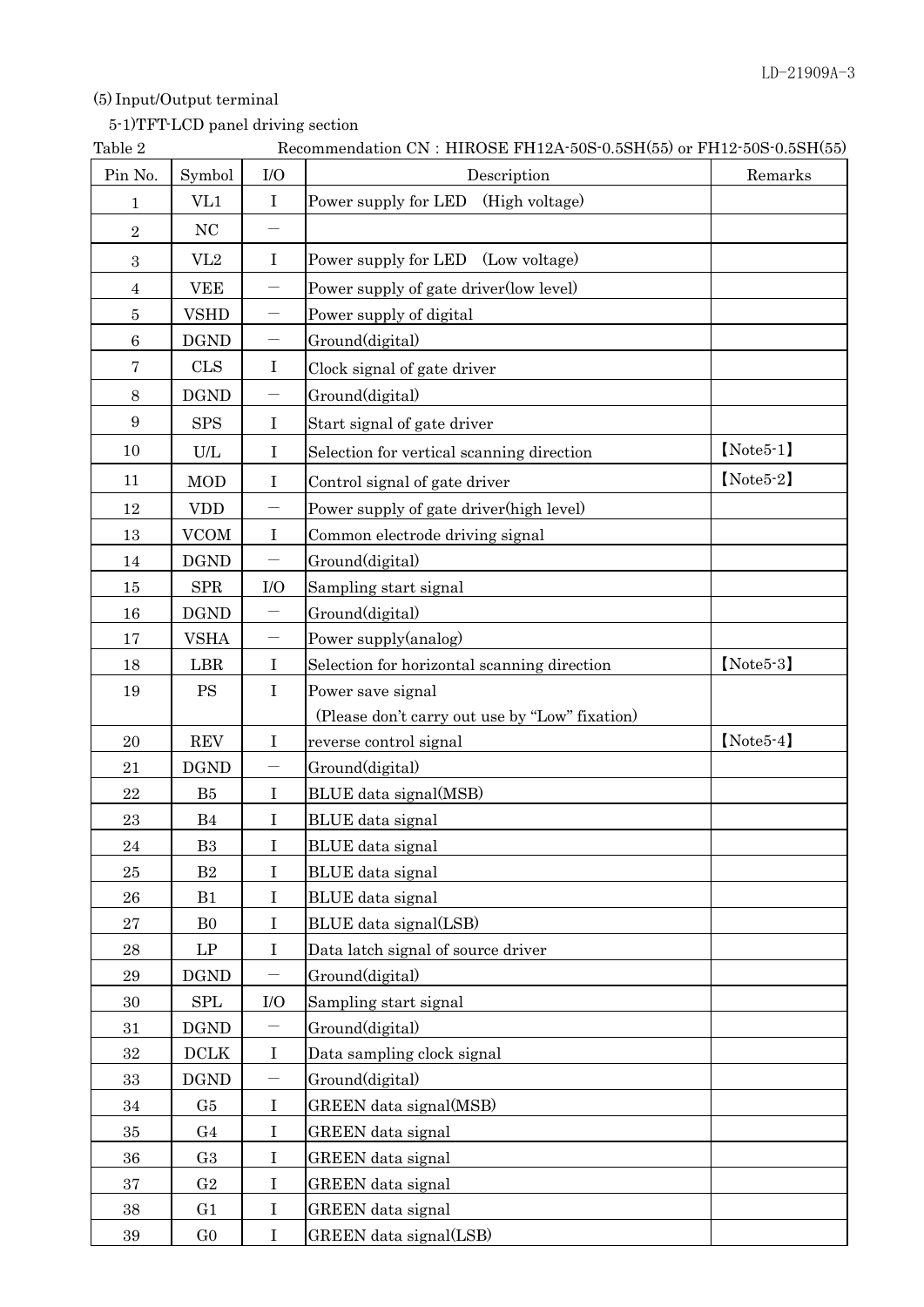| Pin No. | Symbol      | I/O                            | Description                                        | Remarks     |
|---------|-------------|--------------------------------|----------------------------------------------------|-------------|
| 40      | <b>DGND</b> | $\qquad \qquad \longleftarrow$ | Ground(digital)                                    |             |
| 41      | R5          | T                              | RED data signal(MSB)                               |             |
| 42      | R4          | L                              | RED data signal                                    |             |
| 43      | R3          | L                              | RED data signal                                    |             |
| 44      | $\rm R2$    | L                              | RED data signal                                    |             |
| 45      | R1          | L                              | RED data signal                                    |             |
| 46      | $_{\rm R0}$ | L                              | RED data signal(LSB)                               |             |
| 47      | <b>AGND</b> |                                | Ground(analog)                                     |             |
| 48      | <b>COM</b>  | $\Omega$                       | Produce REV signal with the amplitude of AGND-VSHA | $[Note5-4]$ |
| 49      | <b>DGND</b> | $\hspace{0.05cm}$              | Ground(digital)                                    |             |
| 50      | <b>DGND</b> |                                | Ground(digital)                                    |             |

【Note5-1】Selection for vertical scanning direction

| U/L  | Scanning direction (Pixel configuration) |
|------|------------------------------------------|
| Low  | Normal scanning $(X, 1)$                 |
|      |                                          |
|      | (X, 320)                                 |
| High | Inverted scanning $(X, 1)$               |
|      |                                          |
|      | (X, 320)                                 |

【Note5-2】See section(7-1)-(A) "※Cautions when you turn on or off the power supply".

|  |  |  | [Note5-3] Selection for horizontal scanning direction |
|--|--|--|-------------------------------------------------------|
|--|--|--|-------------------------------------------------------|

| $_{\rm LBR}$ | <b>SPL</b> | <b>SPR</b> | Scanning direction (Pixel configuration)       |
|--------------|------------|------------|------------------------------------------------|
| High         | Input      | Output     | Normal scanning $(1, Y) \rightarrow (240, Y)$  |
| Low          | Output     | Input      | Inverted scanning $(1, Y) \leftarrow (240, Y)$ |

【Note5-4】

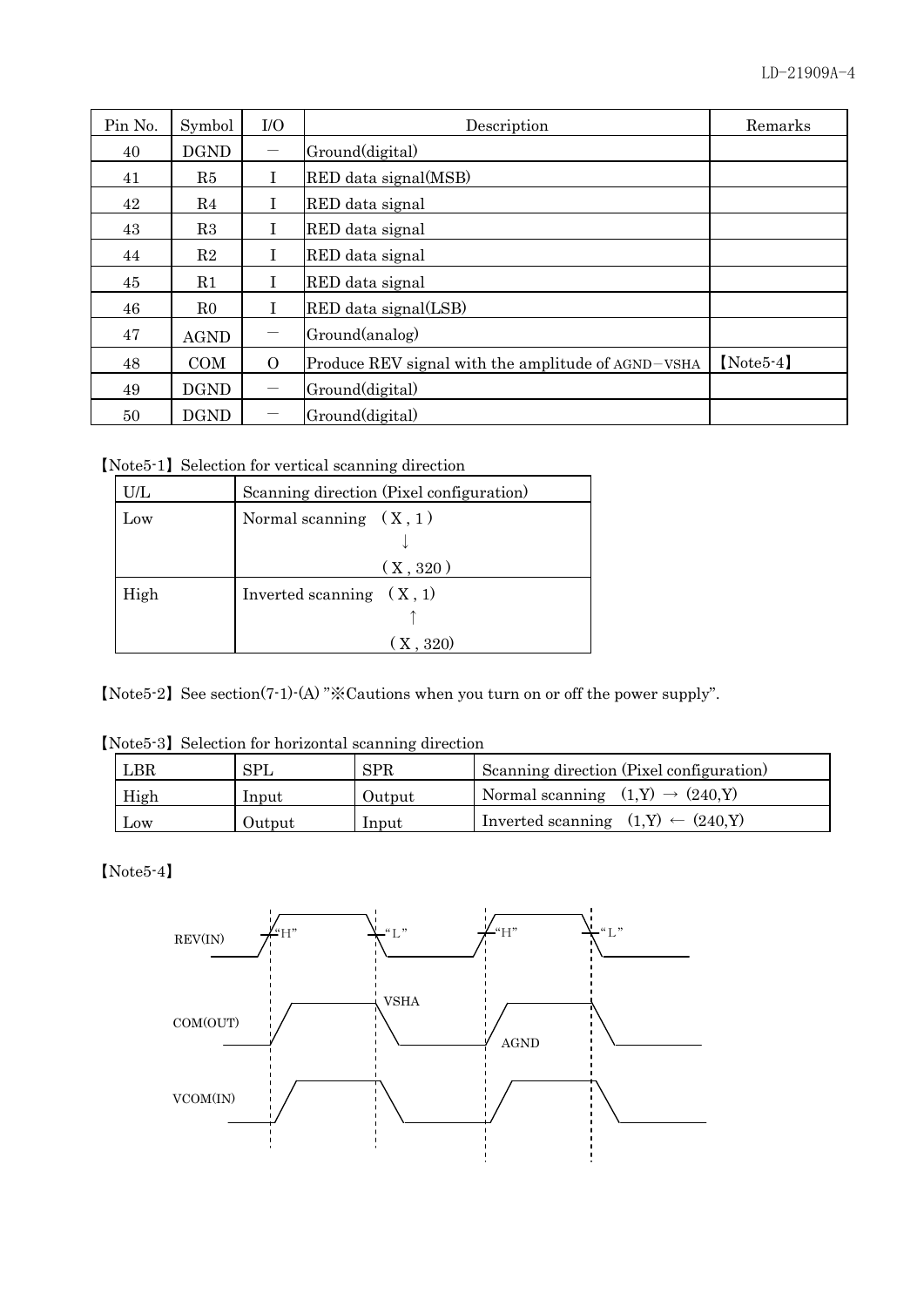|  |  |  | 5-2) Touch panel driving section |  |
|--|--|--|----------------------------------|--|
|--|--|--|----------------------------------|--|

| Table 3 | Recommendation CN: 0.4(1.0)9FLH-SM1-GB-TB(JST) |       |                     |        |  |  |
|---------|------------------------------------------------|-------|---------------------|--------|--|--|
| Pin No. | Symbol                                         | $U$ O | Description         | Remark |  |  |
| T1      | YU                                             |       | Y (12 o'clock side) |        |  |  |
| T2      | ΧL                                             |       | X (left side)       |        |  |  |
| T3      | YD                                             |       | Y (6 o'clock side)  |        |  |  |
| T4      | ΧR                                             |       | X (right side)      |        |  |  |

(6) Absolute Maximum Ratings

|                              |             | Table 4            |                      |                |              |
|------------------------------|-------------|--------------------|----------------------|----------------|--------------|
| Parameter                    | Symbol      | Condition          | Ratings              | Unit           | Remark       |
| Power supply(source/Analog)  | VSHA        | $Ta=25^{\circ}C$   | $-0.3 \sim +7.0$     | V              |              |
| Power supply(source/Digital) | <b>VSHD</b> | $Ta=25^{\circ}C$   | $-0.3 \sim +7.0$     | $\rm V$        |              |
| Power supply (gate)          | <b>VDD</b>  | $Ta=25^{\circ}C$   | $-0.3 \sim +35.0$    | $\rm V$        |              |
| Power supply (gate)          | VDD-VEE     | $Ta=25^{\circ}C$   | $-0.3 \sim +35.0$    | $\rm V$        |              |
| Input voltage (Digital)      | VID         | Ta= $25^{\circ}$ C | $-0.3 \sim VSHD+0.3$ | $\overline{V}$ | [Terminal()] |
| Operating temperature        | Topp        |                    | $-10\sim 70$         | °C             | $[Note 6-1]$ |
| (panel surface)              |             |                    |                      |                |              |
| Storage temperature          | Tstg        |                    | $-25 \sim 70$        | $\mathcal{C}$  | $[Note 6-1]$ |

[Terminal①] MOD,U/L,SPS,CLS,SPL,R0~R5,G0~G5,B0~B5,LP,DCLK,LBR,SPR,PS,REV

【Note6-1】Humidity: 95%RH Max.(at Ta ≦ 40℃). Maximum wet-bulb temperature is less than 39℃ (at Ta > 40℃). Condensation of dew must be avoided.



The maximum humidity in the temperature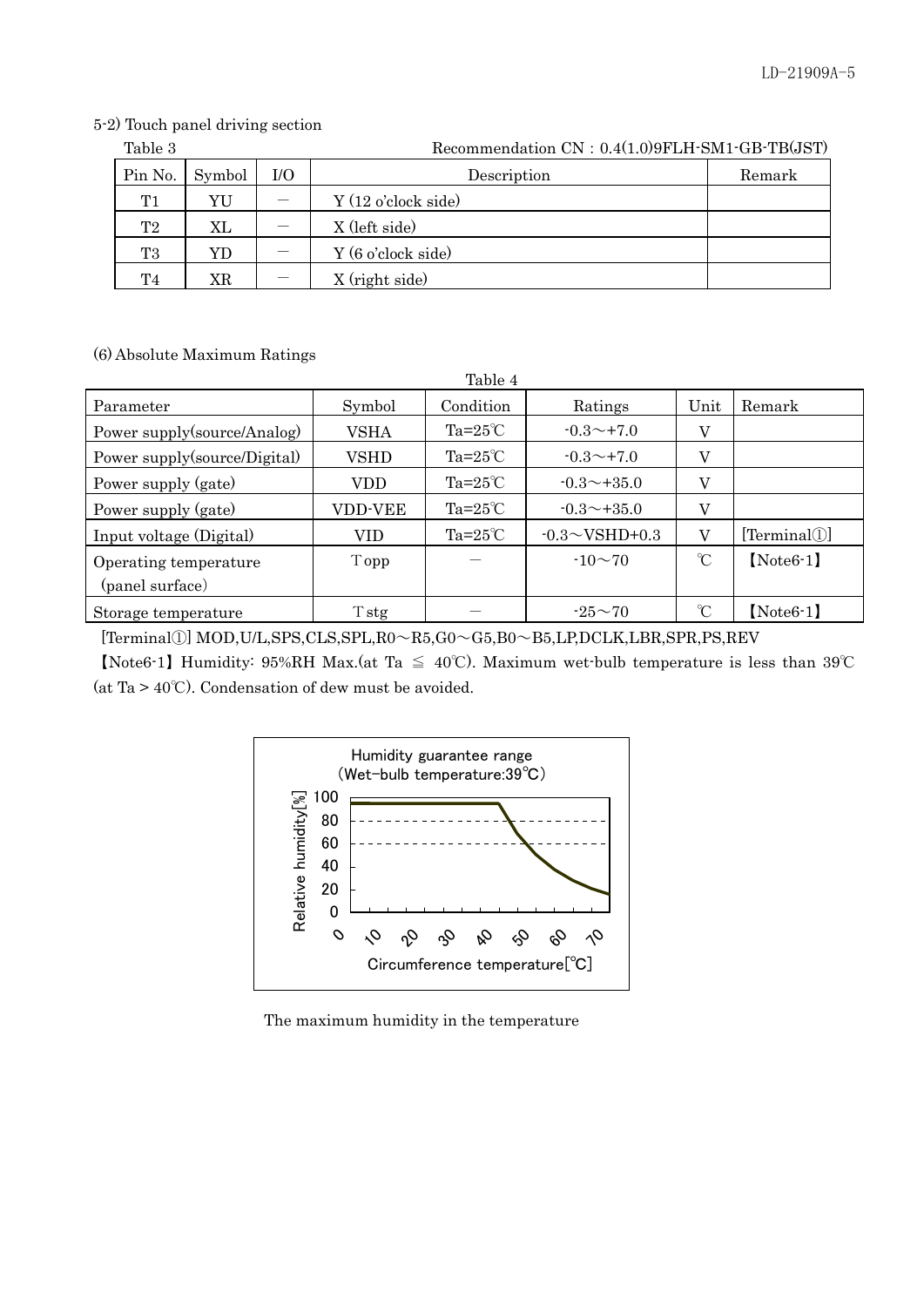#### (7) Electrical characteristics

#### 7-1)Recommended operating conditions

## A) TFT-LCD panel driving section

| Table 5                               |                                        |                          |                          |                          |             |              | $GND=0V$      |
|---------------------------------------|----------------------------------------|--------------------------|--------------------------|--------------------------|-------------|--------------|---------------|
| Parameter                             | Symbol                                 | Min.                     | Typ.                     | Max.                     | Unit        | Remarks      |               |
| Supply voltage for source driver      |                                        | <b>VSHA</b>              | $+4.5$                   | $+5.0$                   | $+5.5$      | V            |               |
| (Analog)                              |                                        |                          |                          |                          |             |              |               |
| Supply voltage for source driver      |                                        | <b>VSHD</b>              | $+3.0$                   | $+3.3$                   | $+3.6$      | $\rm V$      |               |
| (Digital)                             |                                        |                          |                          |                          |             |              |               |
| Supply voltage                        | High voltage                           | <b>VDD</b>               | $+14.5$                  | $+15.0$                  | $+15.5$     | V            |               |
| for gate driver                       |                                        |                          |                          |                          |             |              |               |
|                                       | Low voltage                            | VEE                      | $-10.5$                  | $-10.0$                  | $-9.5$      | $\rm V$      |               |
| Input voltage for Source driver (Low) |                                        | <b>VILS</b>              | <b>GND</b>               |                          | 0.2VSHD     | V            | $[Note 7-1]$  |
|                                       | Input voltage for Source driver (High) | <b>VIHS</b>              | 0.8VSHD                  | $\overline{\phantom{a}}$ | <b>VSHD</b> | $\rm V$      | $[Note 7-1]$  |
|                                       | Input current for Source driver (Low)  | <b>IILS</b>              |                          | $\overline{\phantom{a}}$ | 30          | $\mu A$      | $[Note 7-1]$  |
|                                       |                                        | IIHS1                    |                          |                          | 30          | $\mu A$      | [Note $7-2$ ] |
|                                       | Input current for Source driver (High) | IIHS <sub>2</sub>        |                          | $\overline{a}$           | 1200        | $\mu A$      | $[Note 7-3]$  |
| Input voltage for Gate driver (Low)   |                                        | <b>VILG</b>              | <b>GND</b>               |                          | 0.2VSHD     | V            | $[Note 7-4]$  |
| Input voltage for Gate driver (High)  |                                        | <b>VIHG</b>              | 0.8VSHD                  |                          | <b>VSHD</b> | $\mathbf{V}$ | $[Note 7-4]$  |
| Input current for Gate driver (Low)   | <b>IILG</b>                            |                          | $\overline{\phantom{a}}$ | $\overline{4}$           | $\mu A$     | $[Note 7-4]$ |               |
| Input current for Gate driver (High)  | <b>I</b> IHG                           |                          |                          | $\overline{4}$           | $\mu A$     | $[Note 7-4]$ |               |
| Common electrode AC component         | <b>VCOMAC</b>                          | $\overline{\phantom{0}}$ | $\pm 2.5$                | $\pm 2.6$                | $Vp-p$      | $[Note 7-5]$ |               |
| driving signal                        | DC component                           | <b>VCOMDC</b>            | $-0.8$                   | $+0.2$                   | $+1.2$      | $\mathbf{V}$ | [Note $7-5$ ] |

※ Cautions when you turn on or off the power supply

① Turn on or off the power supply with simultaneously or the following sequence.

② The input signal of "MOD" Terminals (Pin No.11) must be low voltage when turning on the power supply, and it is held until more than double vertical periods after DATA are turned on completely. After then, it must be held high voltage until turning off the power supply. (Connect Pin No.11 terminals to the same signal.)

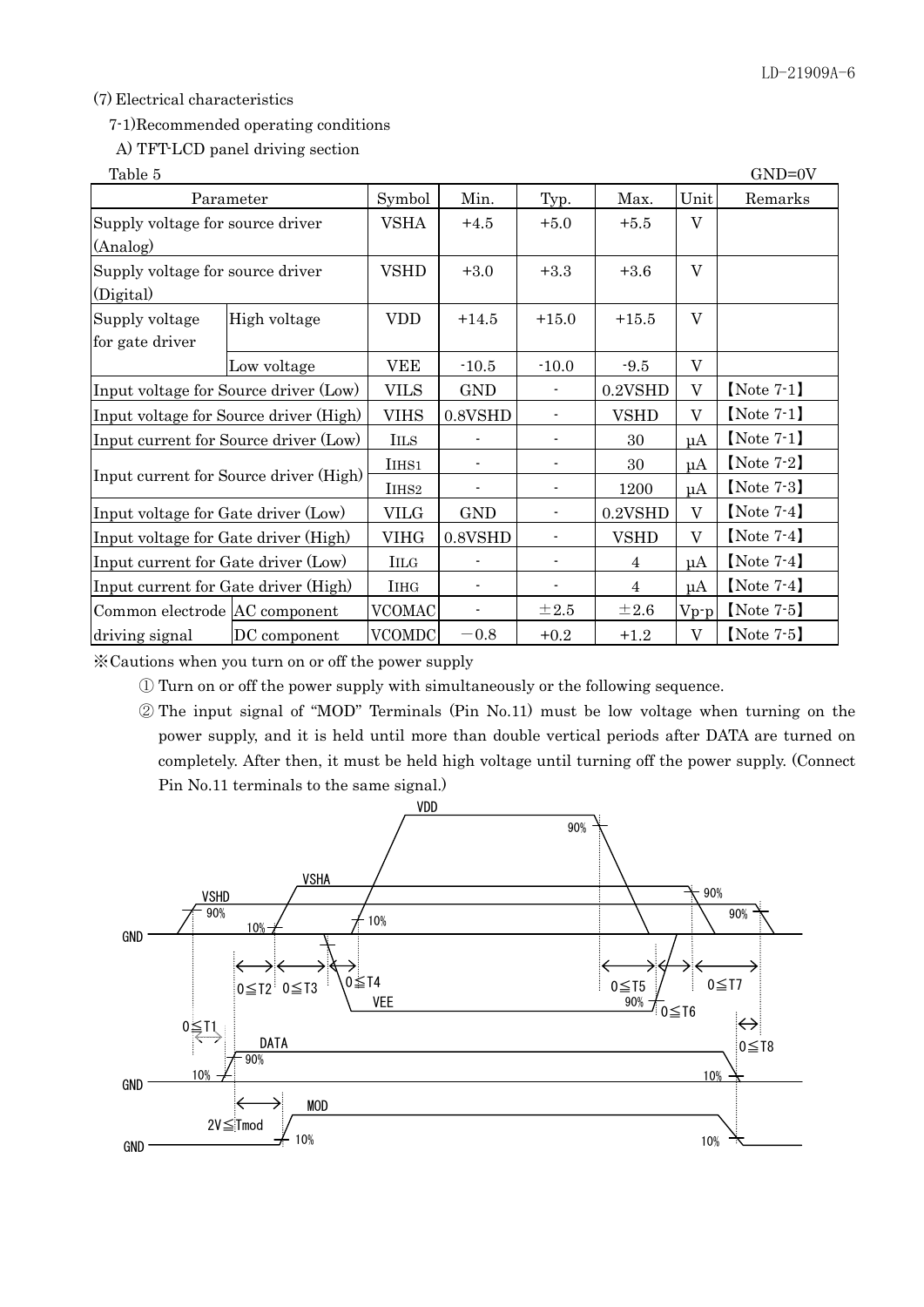[Note 7-1] DCLK, SPL, SPR, LBR, LP, PS, REV, R0  $\sim$  R5, G0  $\sim$  G5 and B0 $\sim$  B5 terminals are applied.

【Note 7-2】DCLK,SPL,SPR,LBR,LP,REV,R0~R5,G0~G5 and B0~B5 terminals are applied.

【Note 7-3】PS terminal is applied.

【Note 7-4】MOD,CLS,SPS and U/L terminals are applied.

【Note 7-5】VCOMAC should be alternated on VCOMDC every 1 horizontal period and 1 vertical period. VCOMDC bias is adjusted so as to minimize flicker or maximum contrast every each module.

#### B) Back light driving section

Table 6 Table 6  $\text{Ta}=25^{\circ}\text{C}$ 

| Parameter         | Symbol      | MIN | <b>TYP</b> | MAX  | Units | Remarks terminal |
|-------------------|-------------|-----|------------|------|-------|------------------|
| LED voltage       | $_{\rm VL}$ |     | 19.2       | 21.6 |       |                  |
| LED current       | IL          |     | 20         | 22   | mA    |                  |
| Power consumption | WL          |     | 0.384      |      | W     | $[Note 7-6]$     |

【Note 7-6】Calculated reference value(IL×VL)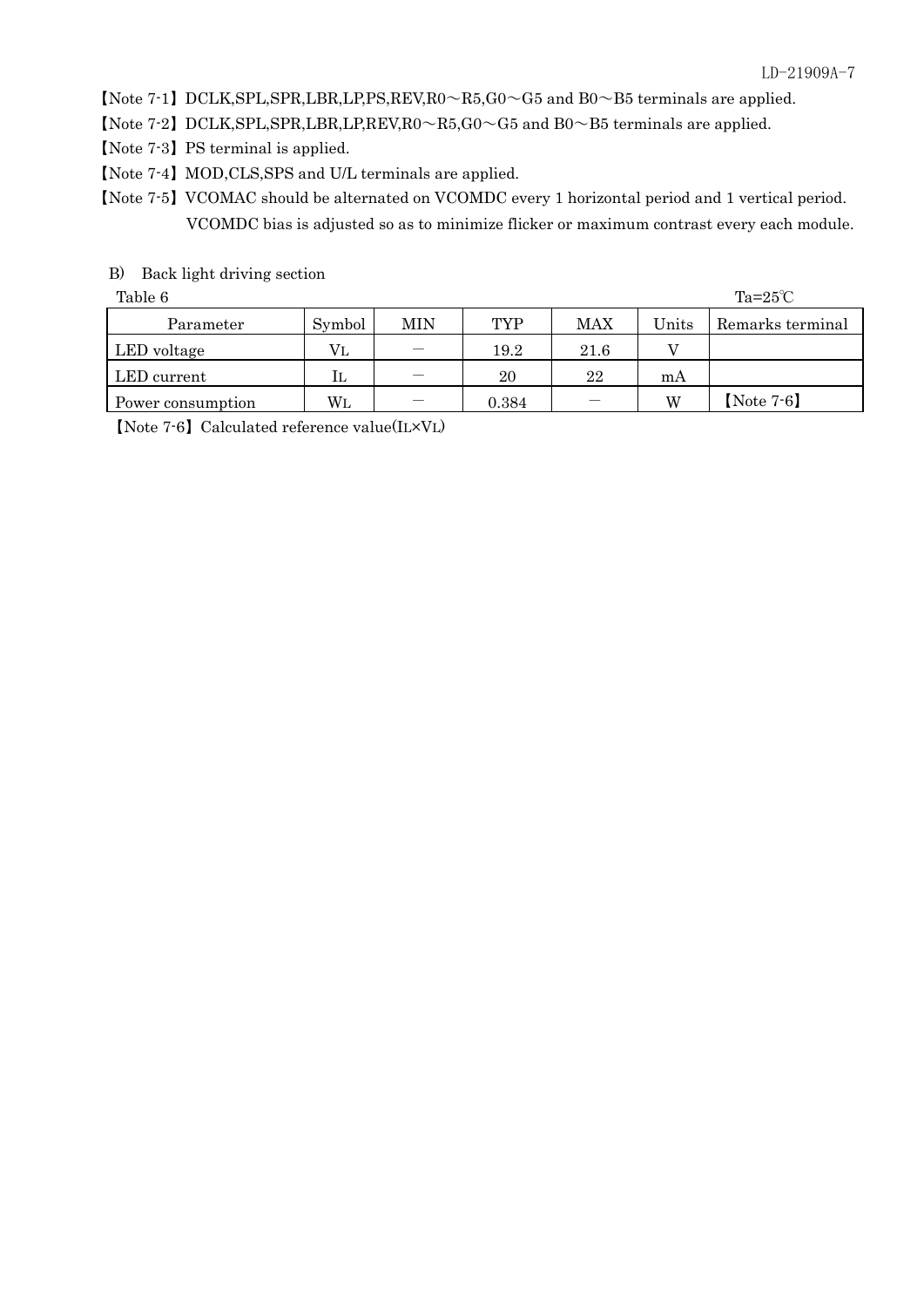# 7-2) Timing Characteristics of input signals

Table 7 AC Characteristics (1) (VSHA=+5V, VSHD=+3.3V, Ta=25℃)

| Parameter           |                                  | Symbol        | Min.                     | Typ.                           | Max.                     | Unit     | Remark                       |
|---------------------|----------------------------------|---------------|--------------------------|--------------------------------|--------------------------|----------|------------------------------|
|                     | Clock frequency of source driver | fCK           | 4.5                      |                                | 6.8                      | MHz      |                              |
|                     | Rising time of clock             | Ter           | —                        |                                | 20                       | ns       |                              |
|                     | Falling time of clock            | Tcf           | $\overline{\phantom{m}}$ | $\overline{\phantom{0}}$       | 20                       | ns       | <b>DCLK</b>                  |
|                     | Pulse width (High level)         | Tcwh          | 40                       |                                |                          | ns       |                              |
|                     | Pulse width (Low level)          | Tcwl          | 40                       |                                |                          | ns       |                              |
|                     | Frequency of start pulse         | $f_{\rm sp}$  | 16.5                     | $\overline{\phantom{0}}$       | 28                       | kHz      |                              |
|                     | Setup time of start pulse        | Tsusp         | 15                       |                                |                          | ns       | SPL,SPR                      |
|                     | Hold time of start pulse         | Thsp          | 10                       |                                |                          | ns       |                              |
| Source              | Pulse width of start pulse       | Twsp          |                          |                                | 1.5/fcK                  | ns       | $[Note 7-7]$                 |
| driver              | Setup time of latch pulse        | Tsulp         | 20                       |                                |                          | ns       |                              |
|                     | Hold time of latch pulse         | Thlp          | $20\,$                   | $\qquad \qquad \longleftarrow$ |                          | ns       | LP                           |
|                     | Pulse width of latch pulse       | Twlp          | 60                       | —                              | $\overline{\phantom{0}}$ | ns       |                              |
|                     | Setup time of PS                 | Tsups         | $\boldsymbol{0}$         |                                |                          | μs       |                              |
|                     | Setup time of PS                 | Tsulps        | $\mathbf{1}$             |                                |                          | $\mu$ s  | <b>PS</b>                    |
|                     | Hold time of PS                  | Thps          | $\boldsymbol{0}$         |                                |                          | $\mu$ s  |                              |
|                     | Hold time of PS                  | Thlps         | 30                       |                                |                          | ns       |                              |
| Set up time of data |                                  | Tsud          | 15                       | —                              | $\overline{\phantom{0}}$ | ns       | $R0 \sim R5$ , G $0 \sim G5$ |
| Hold time of data   |                                  | Thd           | 10                       |                                |                          | ns       | $,B0 \sim B5$                |
|                     | Clock frequency                  | fcls          | 16.5                     |                                | 28                       | kHz      |                              |
|                     | Pulse width of clock(Low)        | Twlcls        | $\overline{5}$           |                                | $(1/\text{fcls}) - 30$   | $\mu$ s  |                              |
|                     | Pulse width of clock(High)       | Twhels        | 30                       | $\overline{\phantom{m}}$       |                          | $\mu$ s  |                              |
|                     | Rising time of clock             | Trcls         |                          |                                | 100                      | ns       | <b>CLS</b>                   |
|                     | Falling time of clock            | <b>Tfcls</b>  | —                        |                                | 100                      | ns       |                              |
| Gate                | Setup time of clock              | Tsucls        | $\,3$                    |                                |                          | μs       |                              |
| driver              | Hold time of clock               | Thels         | $\boldsymbol{0}$         |                                |                          | $\mu$ s  |                              |
|                     | Frequency of start pulse         | fsps          | 58                       |                                | $86\,$                   | $\rm Hz$ |                              |
|                     | Setup time of start pulse        | <b>Tsusps</b> | 100                      |                                |                          | ns       |                              |
|                     | Hold time of start pulse         | Thsps         | 300                      |                                |                          | ns       | <b>SPS</b>                   |
|                     | Rising time of start pulse       | <b>Trsps</b>  | $\overline{\phantom{0}}$ |                                | 100                      | ns       |                              |
|                     | Falling time of start pulse      | <b>Tfsps</b>  | —                        |                                | 100                      | ns       |                              |
| Vcom                | Setup time of Vcom               | Tsuvcom       | $\boldsymbol{0}$         | $\qquad \qquad \longleftarrow$ | $\qquad \qquad -$        | μs       | Vcom                         |
|                     | Hold time of Vcom                | Thvcom        | $\mathbf{1}$             | $\qquad \qquad -$              | $\overline{\phantom{0}}$ | $\mu$ s  |                              |

【Note 7-7】There must be only one up-edge of DCLK (includes Tsusp and Thsp time) in the period of SPL="Hi".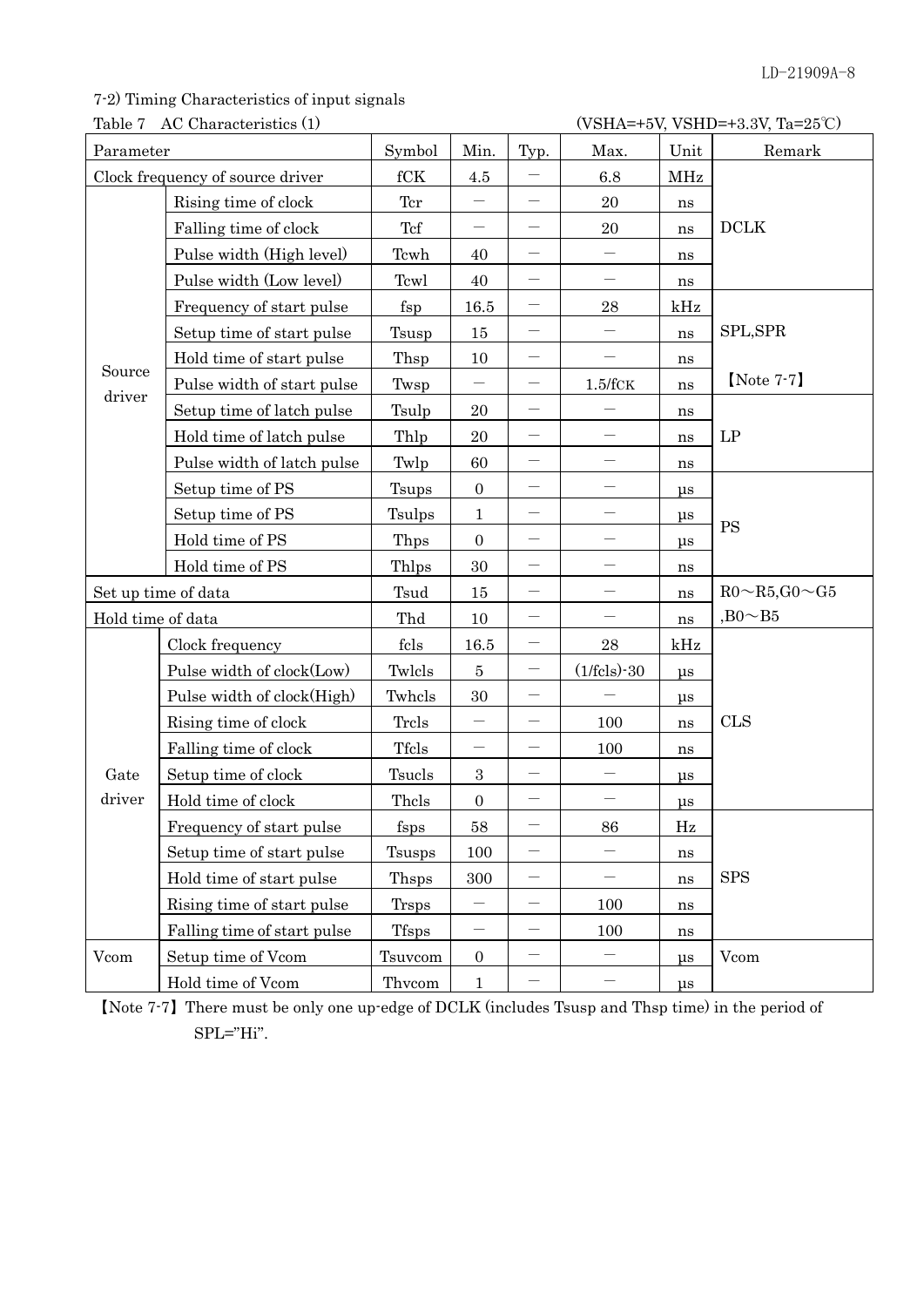



|<br>|<br>|<br>|<br>|<br>|<br>|<br>|<br><br>|

fcls 1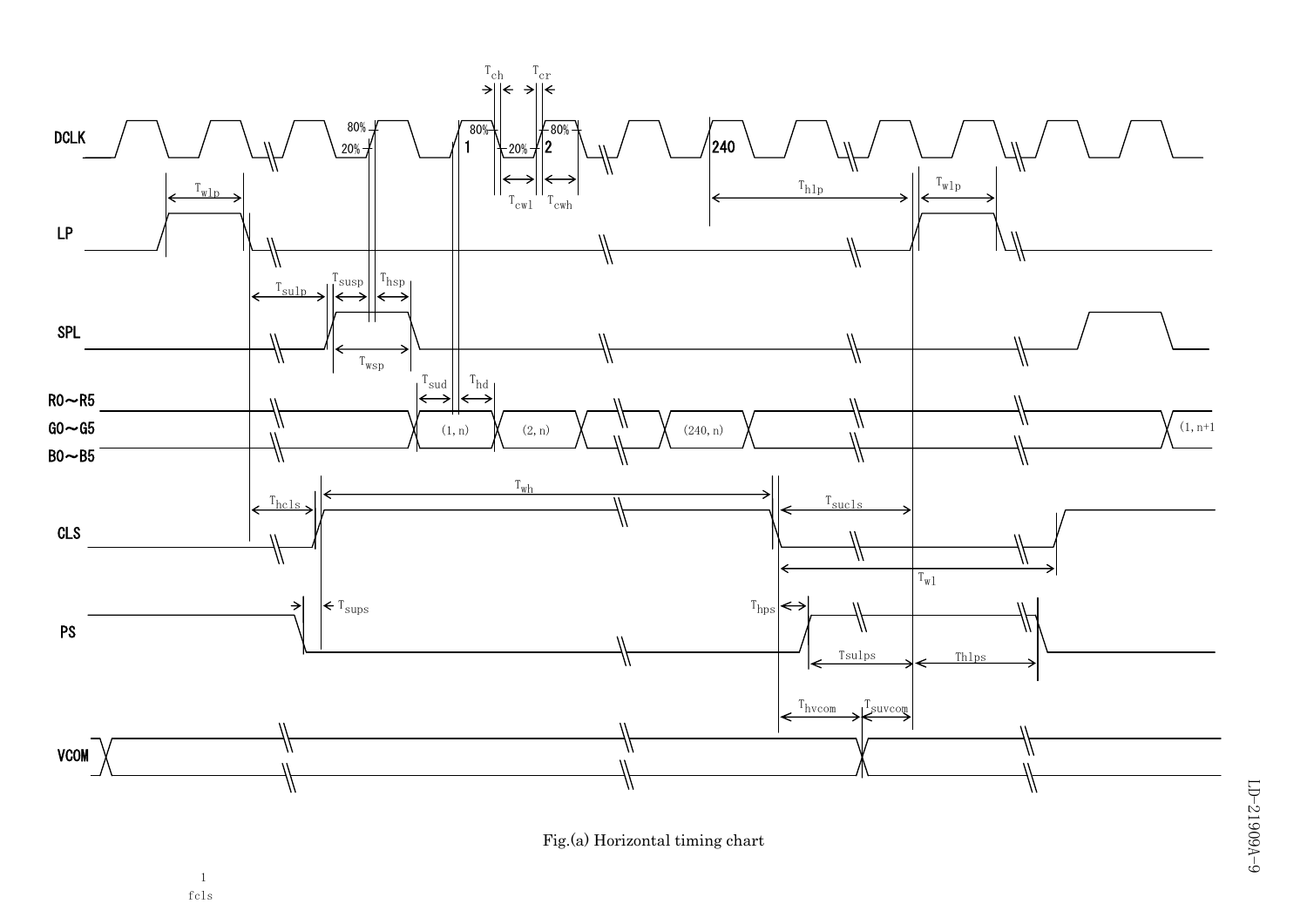

Fig.(b) Vertical timing chart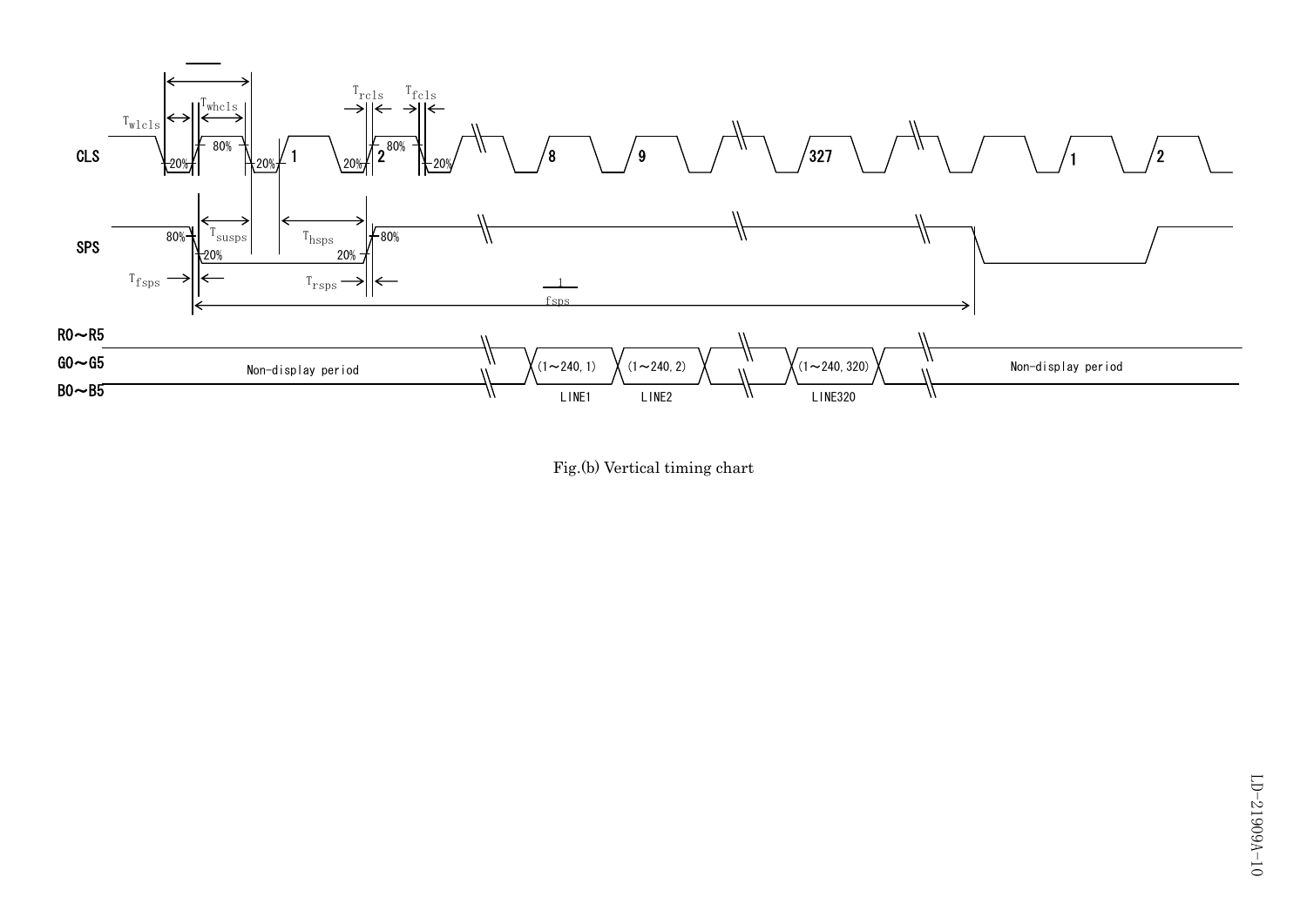### 7-3)Power consumption

#### Measurement condition : SPS=60Hz,CLS=15.73kHz,SPL=15.73kHz,DCLK=6.3MHz

The term of PS="Lo" in one horizontal period  $\cdots$  37µsec(234DCLK) Ta=25℃

| Table 9   |         |             |                |     |            | when normal scan mode |      |              |
|-----------|---------|-------------|----------------|-----|------------|-----------------------|------|--------------|
| Parameter |         | Sym         | Conditions     | MIN | <b>TYP</b> | MAX                   | Unit | Remarks      |
| Source    | Analog  | <b>ISHA</b> | $VSHA=+5.0V$   |     | 3.0        | 6.0                   | mA   | $[Note 7-8]$ |
| current   | Digital | <b>ISHD</b> | $VSHD=+3.3V$   |     | $1.5\,$    | 3.0                   | mA   | $[Note 7-8]$ |
| Gate      | High    | IDD         | $VDD=+15.0V$   |     | 0.05       | 0.10                  | mA   | $[Note 7-9]$ |
| current   | Low     | IEE         | $VEE = -10.0V$ |     | $-0.05$    | $-0.10$               | mA   | $[Note 7-9]$ |

【Note 7-8】Vertical stripe pattern alternating 21 gray scale (GS21) with 42 gray scale (GS42) every 1 dot. [Note 7-9] 64-Gray-bar vertical pattern (GS0  $\sim$  GS63 for horizontal way)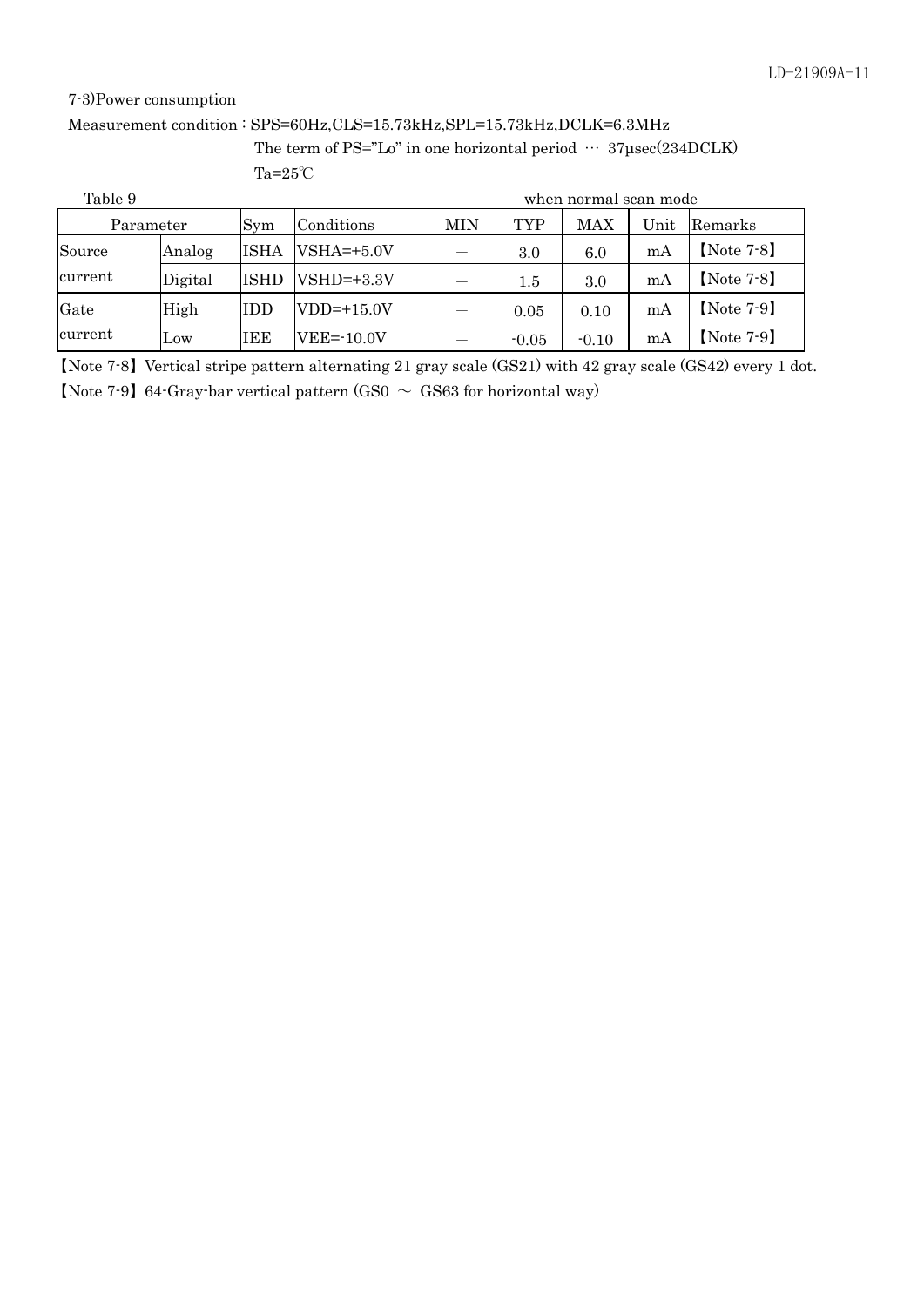(8) Input Signals, Basic Display Color and Gray Scale of Each Color

## Table 10

|                    | Colors &                  |                                     |                  |                  |                  |                  |                  | Data signal      |                  |                  |                  |                  |                  |                  |                  |                  |                  |                  |                  |                  |
|--------------------|---------------------------|-------------------------------------|------------------|------------------|------------------|------------------|------------------|------------------|------------------|------------------|------------------|------------------|------------------|------------------|------------------|------------------|------------------|------------------|------------------|------------------|
|                    | Gray scale Gray           |                                     | R <sub>0</sub>   | R1               | $\mathbf{R}2$    | R3               | R4               | R5               | G <sub>0</sub>   | G1               | G <sub>2</sub>   | G <sub>3</sub>   | G <sub>4</sub>   | G <sub>5</sub>   | B <sub>0</sub>   | B1               | B <sub>2</sub>   | B <sub>3</sub>   | B <sub>4</sub>   | B <sub>5</sub>   |
|                    |                           | Scale                               |                  |                  |                  |                  |                  |                  |                  |                  |                  |                  |                  |                  |                  |                  |                  |                  |                  |                  |
|                    | Black                     |                                     | $\boldsymbol{0}$ | $\boldsymbol{0}$ | $\boldsymbol{0}$ | $\boldsymbol{0}$ | $\boldsymbol{0}$ | $\boldsymbol{0}$ | $\boldsymbol{0}$ | $\boldsymbol{0}$ | $\boldsymbol{0}$ | $\boldsymbol{0}$ | $\boldsymbol{0}$ | $\boldsymbol{0}$ | $\boldsymbol{0}$ | $\boldsymbol{0}$ | $\boldsymbol{0}$ | $\boldsymbol{0}$ | $\boldsymbol{0}$ | $\boldsymbol{0}$ |
|                    | Blue                      |                                     | $\mathbf{0}$     | 0                | $\boldsymbol{0}$ | $\boldsymbol{0}$ | $\boldsymbol{0}$ | $\boldsymbol{0}$ | $\boldsymbol{0}$ | $\boldsymbol{0}$ | $\boldsymbol{0}$ | $\boldsymbol{0}$ | $\mathbf{0}$     | $\boldsymbol{0}$ | 1                | 1                | $\mathbf 1$      | 1                | 1                | 1                |
|                    | Green                     | $\overline{\phantom{0}}$            | $\boldsymbol{0}$ | $\boldsymbol{0}$ | $\boldsymbol{0}$ | $\boldsymbol{0}$ | $\boldsymbol{0}$ | $\boldsymbol{0}$ | $\mathbf{1}$     | $\mathbf 1$      | $\mathbf 1$      | 1                | $\mathbf 1$      | $\mathbf 1$      | $\boldsymbol{0}$ | $\boldsymbol{0}$ | $\boldsymbol{0}$ | $\boldsymbol{0}$ | $\boldsymbol{0}$ | $\boldsymbol{0}$ |
|                    | Cyan                      | $\overline{\phantom{0}}$            | $\mathbf{0}$     | $\boldsymbol{0}$ | $\boldsymbol{0}$ | $\boldsymbol{0}$ | $\boldsymbol{0}$ | $\boldsymbol{0}$ | $\mathbf{1}$     | 1                | $\mathbf{1}$     | $\mathbf 1$      | 1                | $\mathbf 1$      | $\mathbf 1$      | 1                | $\mathbf 1$      | $\mathbf 1$      | 1                | $\mathbf{1}$     |
| Basic color        | Red                       | $\overline{\phantom{0}}$            | $\mathbf 1$      | $\mathbf 1$      | $\mathbf{1}$     | $\mathbf 1$      | $\mathbf{1}$     | $\mathbf{1}$     | $\boldsymbol{0}$ | $\boldsymbol{0}$ | $\boldsymbol{0}$ | $\boldsymbol{0}$ | $\boldsymbol{0}$ | $\boldsymbol{0}$ | $\boldsymbol{0}$ | $\boldsymbol{0}$ | $\boldsymbol{0}$ | $\boldsymbol{0}$ | $\boldsymbol{0}$ | $\boldsymbol{0}$ |
|                    | Magenta                   |                                     | 1                | $\mathbf 1$      | 1                | $\mathbf{1}$     | $\mathbf{1}$     | $\mathbf{1}$     | $\boldsymbol{0}$ | $\boldsymbol{0}$ | $\boldsymbol{0}$ | $\boldsymbol{0}$ | $\boldsymbol{0}$ | $\boldsymbol{0}$ | 1                | $\mathbf{1}$     | $\mathbf{1}$     | $\mathbf 1$      | $\mathbf 1$      | $\mathbf{1}$     |
|                    | Yellow                    |                                     | $\mathbf 1$      | $\mathbf 1$      | 1                | $\mathbf{1}$     | $\mathbf{1}$     | $\mathbf{1}$     | $\mathbf{1}$     | $\mathbf{1}$     | $\mathbf{1}$     | $\mathbf 1$      | $\mathbf{1}$     | $\mathbf{1}$     | $\boldsymbol{0}$ | $\boldsymbol{0}$ | $\boldsymbol{0}$ | $\boldsymbol{0}$ | $\boldsymbol{0}$ | $\boldsymbol{0}$ |
|                    | White                     | $\overline{\phantom{0}}$            | $\mathbf 1$      | $\mathbf 1$      | 1                | $\mathbf{1}$     | $\mathbf 1$      | $\mathbf 1$      | $\mathbf{1}$     | $\mathbf{1}$     | $\mathbf{1}$     | $\mathbf{1}$     | $\mathbf{1}$     | $\mathbf{1}$     | $\mathbf{1}$     | 1                | $\mathbf{1}$     | $\mathbf{1}$     | 1                | $\mathbf{1}$     |
|                    | Black                     | GS <sub>0</sub>                     | $\boldsymbol{0}$ | 0                | $\boldsymbol{0}$ | $\boldsymbol{0}$ | $\boldsymbol{0}$ | $\boldsymbol{0}$ | $\boldsymbol{0}$ | $\boldsymbol{0}$ | $\boldsymbol{0}$ | $\boldsymbol{0}$ | $\boldsymbol{0}$ | $\boldsymbol{0}$ | 0                | $\boldsymbol{0}$ | $\boldsymbol{0}$ | $\boldsymbol{0}$ | 0                | $\boldsymbol{0}$ |
|                    | 仚                         | GS1                                 | $\mathbf 1$      | $\boldsymbol{0}$ | $\boldsymbol{0}$ | $\boldsymbol{0}$ | $\boldsymbol{0}$ | $\boldsymbol{0}$ | $\boldsymbol{0}$ | $\boldsymbol{0}$ | $\boldsymbol{0}$ | $\boldsymbol{0}$ | $\boldsymbol{0}$ | $\boldsymbol{0}$ | $\boldsymbol{0}$ | $\boldsymbol{0}$ | $\boldsymbol{0}$ | $\boldsymbol{0}$ | $\boldsymbol{0}$ | $\mathbf{0}$     |
| Gray Scale of red  | Darker                    | GS <sub>2</sub>                     | $\mathbf{0}$     | 1                | $\boldsymbol{0}$ | $\boldsymbol{0}$ | $\boldsymbol{0}$ | $\boldsymbol{0}$ | $\boldsymbol{0}$ | $\boldsymbol{0}$ | $\boldsymbol{0}$ | $\boldsymbol{0}$ | $\boldsymbol{0}$ | $\boldsymbol{0}$ | $\overline{0}$   | $\boldsymbol{0}$ | $\boldsymbol{0}$ | $\boldsymbol{0}$ | $\overline{0}$   | $\mathbf{0}$     |
|                    | ⇧                         | $\downarrow$                        |                  |                  | $\downarrow$     |                  |                  |                  |                  |                  | $\downarrow$     |                  |                  |                  |                  |                  | $\downarrow$     |                  |                  |                  |
|                    | $\rm \Phi$                | ↓                                   |                  |                  | ↓                |                  |                  |                  |                  |                  | ↓                |                  |                  |                  |                  |                  | ↓                |                  |                  |                  |
|                    | Brighter                  | <b>GS61</b>                         | 1                | $\boldsymbol{0}$ | 1                | $\mathbf{1}$     | $\mathbf{1}$     | $\mathbf{1}$     | $\boldsymbol{0}$ | $\boldsymbol{0}$ | $\boldsymbol{0}$ | $\boldsymbol{0}$ | $\boldsymbol{0}$ | $\boldsymbol{0}$ | $\boldsymbol{0}$ | $\boldsymbol{0}$ | $\boldsymbol{0}$ | $\boldsymbol{0}$ | $\boldsymbol{0}$ | $\boldsymbol{0}$ |
|                    | ⇩                         | $\operatorname{GS62}$               | $\boldsymbol{0}$ | $\mathbf 1$      | 1                | $\mathbf{1}$     | $\mathbf{1}$     | $\mathbf{1}$     | $\boldsymbol{0}$ | $\boldsymbol{0}$ | $\boldsymbol{0}$ | $\boldsymbol{0}$ | $\boldsymbol{0}$ | $\boldsymbol{0}$ | $\boldsymbol{0}$ | $\boldsymbol{0}$ | $\boldsymbol{0}$ | $\boldsymbol{0}$ | $\boldsymbol{0}$ | $\boldsymbol{0}$ |
|                    | Red                       | <b>GS63</b>                         | $\mathbf{1}$     | $\mathbf{1}$     | 1                | $\mathbf{1}$     | $\mathbf{1}$     | $\mathbf{1}$     | $\boldsymbol{0}$ | $\boldsymbol{0}$ | $\boldsymbol{0}$ | $\boldsymbol{0}$ | $\boldsymbol{0}$ | $\boldsymbol{0}$ | $\boldsymbol{0}$ | $\boldsymbol{0}$ | $\boldsymbol{0}$ | $\boldsymbol{0}$ | $\boldsymbol{0}$ | $\boldsymbol{0}$ |
|                    | Black                     | GS <sub>0</sub>                     | $\mathbf{0}$     | $\boldsymbol{0}$ | $\boldsymbol{0}$ | $\boldsymbol{0}$ | $\boldsymbol{0}$ | $\boldsymbol{0}$ | $\boldsymbol{0}$ | $\boldsymbol{0}$ | $\boldsymbol{0}$ | $\boldsymbol{0}$ | $\boldsymbol{0}$ | $\boldsymbol{0}$ | $\boldsymbol{0}$ | $\overline{0}$   | $\boldsymbol{0}$ | $\boldsymbol{0}$ | $\boldsymbol{0}$ | $\mathbf{0}$     |
|                    | ⇧                         | GS1                                 | $\boldsymbol{0}$ | $\boldsymbol{0}$ | $\overline{0}$   | $\boldsymbol{0}$ | $\boldsymbol{0}$ | $\overline{0}$   | $\mathbf{1}$     | $\boldsymbol{0}$ | $\boldsymbol{0}$ | $\boldsymbol{0}$ | $\boldsymbol{0}$ | $\boldsymbol{0}$ | $\boldsymbol{0}$ | $\overline{0}$   | $\boldsymbol{0}$ | $\boldsymbol{0}$ | $\boldsymbol{0}$ | $\mathbf{0}$     |
|                    | Darker                    | GS <sub>2</sub>                     | $\boldsymbol{0}$ | $\boldsymbol{0}$ | $\boldsymbol{0}$ | $\boldsymbol{0}$ | $\boldsymbol{0}$ | $\boldsymbol{0}$ | $\boldsymbol{0}$ | $\mathbf{1}$     | $\boldsymbol{0}$ | $\boldsymbol{0}$ | $\boldsymbol{0}$ | $\boldsymbol{0}$ | $\boldsymbol{0}$ | $\boldsymbol{0}$ | $\boldsymbol{0}$ | $\boldsymbol{0}$ | $\boldsymbol{0}$ | $\boldsymbol{0}$ |
| Gray Scale         | 仚                         | $\downarrow$                        |                  |                  | $\downarrow$     |                  |                  |                  |                  |                  | $\downarrow$     |                  |                  |                  |                  |                  | ↓                |                  |                  |                  |
|                    | $\stackrel{\frown}{\vee}$ | $\overline{\mathbf{\mathsf{\psi}}}$ |                  |                  | ッ                |                  |                  |                  |                  |                  | ッ                |                  |                  |                  |                  |                  | ッ                |                  |                  |                  |
| of green           | Brighter                  | <b>GS61</b>                         | $\mathbf{0}$     | $\boldsymbol{0}$ | $\mathbf{0}$     | $\boldsymbol{0}$ | $\boldsymbol{0}$ | $\boldsymbol{0}$ | $\mathbf{1}$     | $\boldsymbol{0}$ | $\mathbf{1}$     | $\mathbf{1}$     | $\mathbf{1}$     | $\mathbf{1}$     | $\boldsymbol{0}$ | $\boldsymbol{0}$ | $\boldsymbol{0}$ | $\boldsymbol{0}$ | $\boldsymbol{0}$ | $\boldsymbol{0}$ |
|                    | ⇩                         | $\operatorname{GS62}$               | $\mathbf{0}$     | $\boldsymbol{0}$ | $\boldsymbol{0}$ | $\boldsymbol{0}$ | $\boldsymbol{0}$ | $\boldsymbol{0}$ | $\boldsymbol{0}$ | $\mathbf{1}$     | $\mathbf{1}$     | $\mathbf{1}$     | $\mathbf{1}$     | $\mathbf{1}$     | $\boldsymbol{0}$ | $\overline{0}$   | $\boldsymbol{0}$ | $\boldsymbol{0}$ | $\boldsymbol{0}$ | $\boldsymbol{0}$ |
|                    | Green                     | <b>GS63</b>                         | $\boldsymbol{0}$ | $\overline{0}$   | $\mathbf{0}$     | $\boldsymbol{0}$ | $\boldsymbol{0}$ | $\overline{0}$   | $\mathbf{1}$     | $\mathbf{1}$     | $\mathbf{1}$     | $\mathbf{1}$     | $\mathbf{1}$     | $\mathbf{1}$     | $\boldsymbol{0}$ | $\overline{0}$   | $\boldsymbol{0}$ | $\boldsymbol{0}$ | $\mathbf{0}$     | $\boldsymbol{0}$ |
|                    | Black                     | GS0                                 | $\mathbf{0}$     | $\overline{0}$   | $\mathbf{0}$     | $\boldsymbol{0}$ | $\boldsymbol{0}$ | $\overline{0}$   | $\boldsymbol{0}$ | $\boldsymbol{0}$ | $\boldsymbol{0}$ | $\boldsymbol{0}$ | $\boldsymbol{0}$ | $\boldsymbol{0}$ | $\boldsymbol{0}$ | $\overline{0}$   | $\boldsymbol{0}$ | $\boldsymbol{0}$ | $\boldsymbol{0}$ | $\mathbf{0}$     |
|                    | $\Upsilon$                | GS1                                 | $\boldsymbol{0}$ | $\boldsymbol{0}$ | $\boldsymbol{0}$ | $\boldsymbol{0}$ | $\boldsymbol{0}$ | $\boldsymbol{0}$ | $\boldsymbol{0}$ | $\boldsymbol{0}$ | $\boldsymbol{0}$ | $\boldsymbol{0}$ | $\boldsymbol{0}$ | $\boldsymbol{0}$ | $\mathbf{1}$     | $\overline{0}$   | $\boldsymbol{0}$ | $\boldsymbol{0}$ | $\boldsymbol{0}$ | $\mathbf{0}$     |
|                    | Darker                    | GS2                                 | $\boldsymbol{0}$ | $\boldsymbol{0}$ | $\boldsymbol{0}$ | $\boldsymbol{0}$ | $\boldsymbol{0}$ | $\mathbf{0}$     | $\boldsymbol{0}$ | $\boldsymbol{0}$ | $\boldsymbol{0}$ | $\boldsymbol{0}$ | $\boldsymbol{0}$ | $\boldsymbol{0}$ | $\boldsymbol{0}$ | $\mathbf{1}$     | $\boldsymbol{0}$ | $\boldsymbol{0}$ | $\boldsymbol{0}$ | $\boldsymbol{0}$ |
|                    | $\hat{\mathbb{U}}$        | $\downarrow$                        |                  |                  | $\downarrow$     |                  |                  |                  | $\downarrow$     |                  |                  |                  |                  |                  | $\downarrow$     |                  |                  |                  |                  |                  |
| Gray Scale of bleu | ⇩                         | $\downarrow$                        |                  |                  | $\downarrow$     |                  |                  |                  | $\downarrow$     |                  |                  |                  | ↓                |                  |                  |                  |                  |                  |                  |                  |
|                    | Brighter                  | GS61                                | $\mathbf{0}$     | $\boldsymbol{0}$ | $\boldsymbol{0}$ | $\boldsymbol{0}$ | $\boldsymbol{0}$ | $\boldsymbol{0}$ | $\boldsymbol{0}$ | $\boldsymbol{0}$ | $\boldsymbol{0}$ | $\boldsymbol{0}$ | $\boldsymbol{0}$ | $\boldsymbol{0}$ | $\mathbf 1$      | $\overline{0}$   | $\mathbf{1}$     | $\mathbf{1}$     | $\mathbf 1$      | $\mathbf{1}$     |
|                    | ⇩                         | <b>GS62</b>                         | $\boldsymbol{0}$ | $\boldsymbol{0}$ | $\overline{0}$   | $\boldsymbol{0}$ | $\boldsymbol{0}$ | $\mathbf{0}$     | $\boldsymbol{0}$ | $\boldsymbol{0}$ | $\boldsymbol{0}$ | $\boldsymbol{0}$ | $\boldsymbol{0}$ | $\boldsymbol{0}$ | $\boldsymbol{0}$ | 1                | $\mathbf{1}$     | $\mathbf{1}$     | $\mathbf{1}$     | $\mathbf{1}$     |
|                    | Bleu                      | <b>GS63</b>                         | $\boldsymbol{0}$ | $\boldsymbol{0}$ | $\boldsymbol{0}$ | $\boldsymbol{0}$ | $\boldsymbol{0}$ | $\boldsymbol{0}$ | $\boldsymbol{0}$ | $\boldsymbol{0}$ | $\boldsymbol{0}$ | $\boldsymbol{0}$ | $\boldsymbol{0}$ | $\boldsymbol{0}$ | $\mathbf{1}$     | $\mathbf{1}$     | $\mathbf{1}$     | $\mathbf{1}$     | $\mathbf{1}$     | $\mathbf{1}$     |

0 :Low level voltage 1 :High level voltage

Each basic color can be displayed in 64 gray scales from 6 bit data signals. According to the combination of total 18 bit data signals, the 262,144-color display can be achieved on the screen.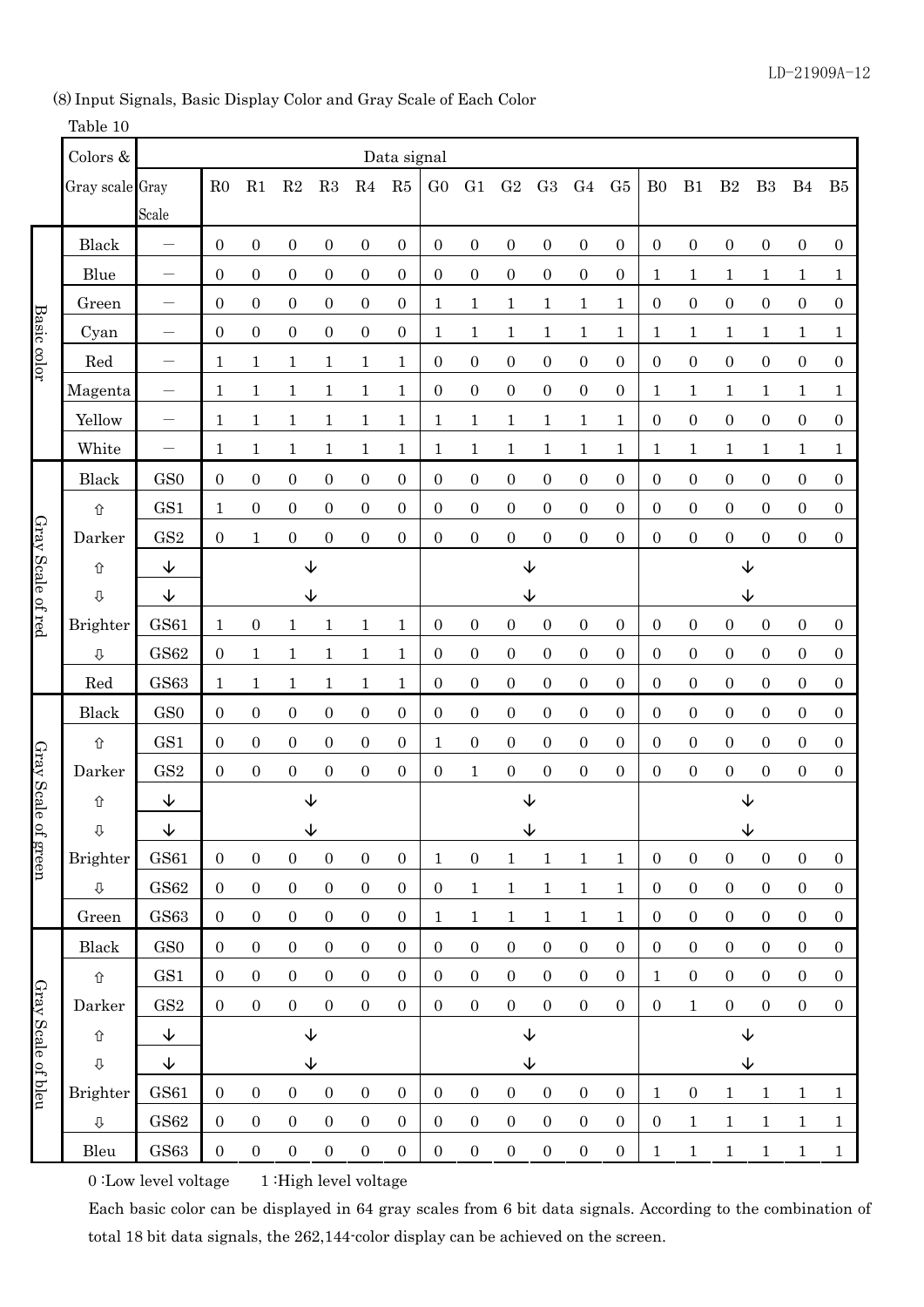#### (9) Optical characteristics

### 9-1)Not driving the Back light condition

| Table 11 |  |  |  | (VSHA=+5V, VSHD=+3.3V, VDD=+15V, VEE=-10V, Ta=25°C) |  |
|----------|--|--|--|-----------------------------------------------------|--|
|          |  |  |  |                                                     |  |

|                    | TUUIV II<br>$(1)$ $(1)$ $(1)$ $(2)$ $(3)$ $(4)$ $(5)$ $(6)$ $(7)$ $(8)$ $(8)$ $(1)$ $(1)$ $(1)$ $(1)$ $(1)$ $(1)$ $(1)$ $(1)$ $(1)$ $(1)$ $(1)$ $(1)$ $(1)$ $(1)$ $(1)$ $(1)$ $(1)$ $(1)$ $(1)$ $(1)$ $(1)$ $(1)$ $(1)$ $(1)$ $(1)$ $(1)$ |                |                      |      |      |                              |        |                |
|--------------------|-------------------------------------------------------------------------------------------------------------------------------------------------------------------------------------------------------------------------------------------|----------------|----------------------|------|------|------------------------------|--------|----------------|
| Parameter          |                                                                                                                                                                                                                                           | Symbol         | Condition            | Min  | Typ  | Max                          | Unit   | Remarks        |
| Viewing angle      |                                                                                                                                                                                                                                           | $\theta$ 21,22 |                      | 35   | 50   |                              | degree | [Note 9-1,2]   |
| range              |                                                                                                                                                                                                                                           | $\theta$ 11    | $CR \ge 1.5$         | 35   | 50   | -                            | degree |                |
|                    |                                                                                                                                                                                                                                           | $\theta$ 12    |                      | 35   | 50   | $\qquad \qquad \blacksquare$ | degree |                |
| Contrast ratio     |                                                                                                                                                                                                                                           | <b>CRmax</b>   | $\theta = 0^{\circ}$ | 2    | 3    | -                            |        | $[Note 9-2,4]$ |
| Response           | Rise                                                                                                                                                                                                                                      | τr             |                      |      | 30   | 60                           | ms     | [Note $9-3$ ]  |
| time               | Fall                                                                                                                                                                                                                                      | τd             |                      |      | 50   | 100                          | ms     |                |
| White chromaticity |                                                                                                                                                                                                                                           | X              | $\theta = 0^{\circ}$ | 0.27 | 0.32 | 0.37                         |        | [Note $9-4$ ]  |
|                    |                                                                                                                                                                                                                                           |                |                      | 0.30 | 0.35 | 0.40                         |        |                |
| Reflection ratio   |                                                                                                                                                                                                                                           | R              | $\theta = 0^{\circ}$ | 2.5  | 4    |                              | $\%$   | [Note $9-5$ ]  |

\* The measuring method of the optical characteristics is shown by the following figure.

\* A measurement device is Otsuka luminance meter LCD5000.(With the diffusion reflection unit.)



**Measuring method (a) for optical characteristics**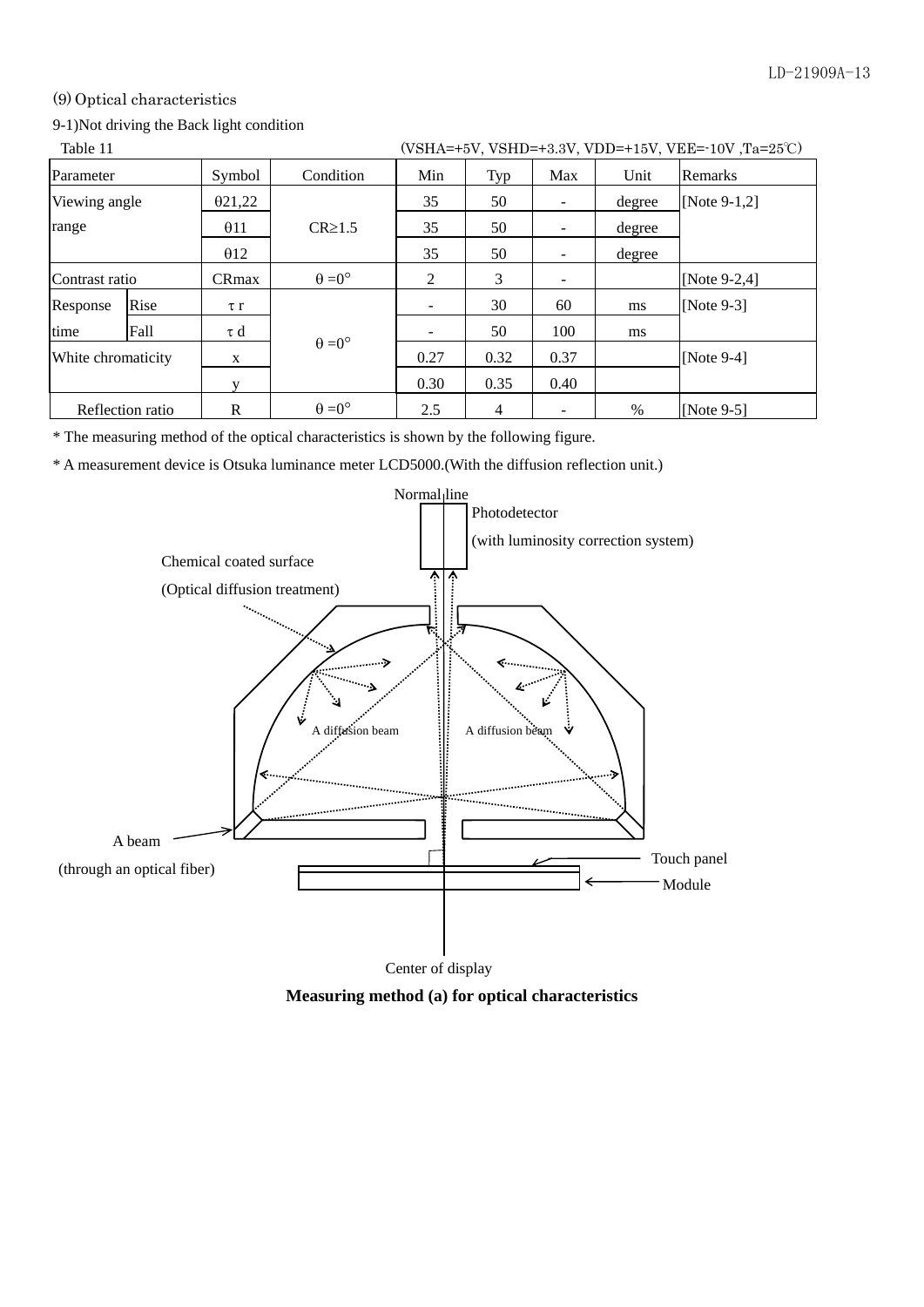#### 9-2)Driving the Back light condition

| Table 12<br>(VSHA=+5V, VSHD=+3.3V, VDD=+15V, VEE=-10V, Ta=25°C) |      |             |                      |      |                          |                              |                   |                   |
|-----------------------------------------------------------------|------|-------------|----------------------|------|--------------------------|------------------------------|-------------------|-------------------|
| Parameter                                                       |      | Symbol      | Condition            | Min  | Typ                      | Max                          | Unit              | <b>Remarks</b>    |
| Viewing angle                                                   |      | 021,22      |                      | 30   | 40                       | -                            | degree            | [Note $9-1,2,6$ ] |
| range                                                           |      | $\theta$ 11 | $CR \geq 2$          | 40   | 50                       | -                            | degree            |                   |
|                                                                 |      | $\theta$ 12 |                      | 30   | 40                       |                              | degree            |                   |
| Contrast ratio                                                  |      | Crmax       | $\theta = 0^{\circ}$ | 50   | 80                       | $\qquad \qquad \blacksquare$ |                   | [Note $9-2$ ]     |
| Response                                                        | Rise | $\tau r$    |                      |      | 30                       | 60                           | ms                | [Note $9-3$ ]     |
| time                                                            | Fall | τd          |                      |      | 50                       | 100                          | ms                |                   |
| White chromaticity                                              |      | X           |                      | 0.25 | 0.30                     | 0.35                         |                   |                   |
|                                                                 |      |             |                      | 0.28 | 0.33                     | 0.38                         |                   |                   |
| <b>Brightness</b>                                               |      | Y           | $\theta = 0^{\circ}$ | 165  | 225                      | -                            | cd/m <sup>2</sup> | $IL = 20mA$       |
| LED life time                                                   |      | LL          | $L=20mA$             | ۰    | $\overline{\phantom{a}}$ | -                            | hour              | [Note $9-7$ ]     |
| Uniformity                                                      |      | $\mathbf U$ | $\theta = 0^{\circ}$ | 70   | 80                       |                              | $\%$              | [Note $9-8$ ]     |

\* The measuring method of the optical characteristics is shown by the following figure.

\* A measurement device is TOPCON luminance meter BM-5(A) (Viewing cone 1) or SR-3.



#### **Measuring method (c) for optical characteristics**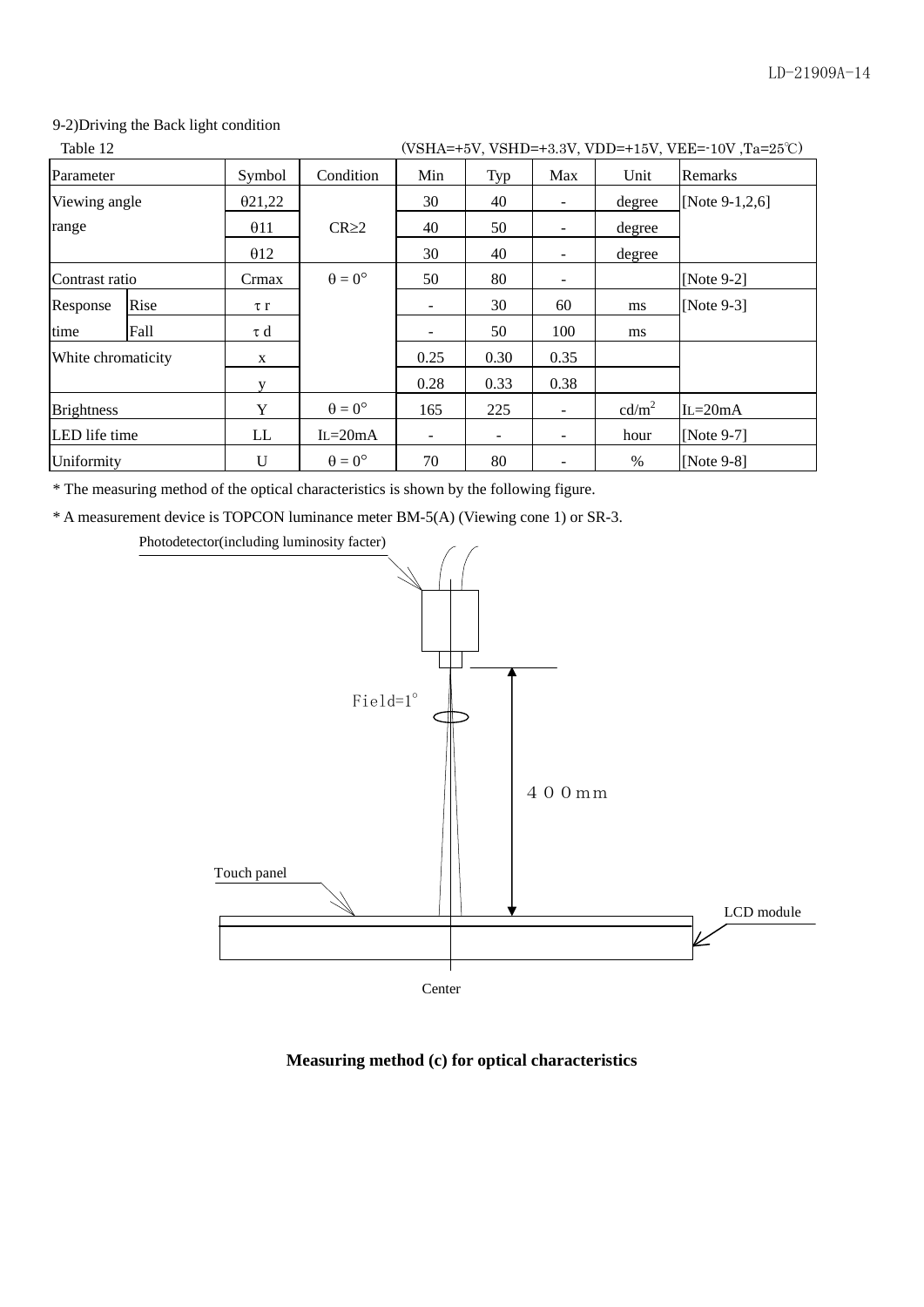[Note 9-1] Viewing angle range is defined as follows.



6o'clock direction

#### Definition for viewing angle

[Note 9-2] Definition of contrast ratio:

The contrast ratio is defined as follows:

 Photodetecter output with all pixels white(GS63) Contrast ratio( $CR$ )=

Photodetecter output with all pixels black(GS0)

VCOMAC=5.0Vp-p

This is the value without touch panel.

[Note 9-3] Definition of response time:

 The response time is defined as the following figure and shall be measured by switching the input signal for "black" and "white".

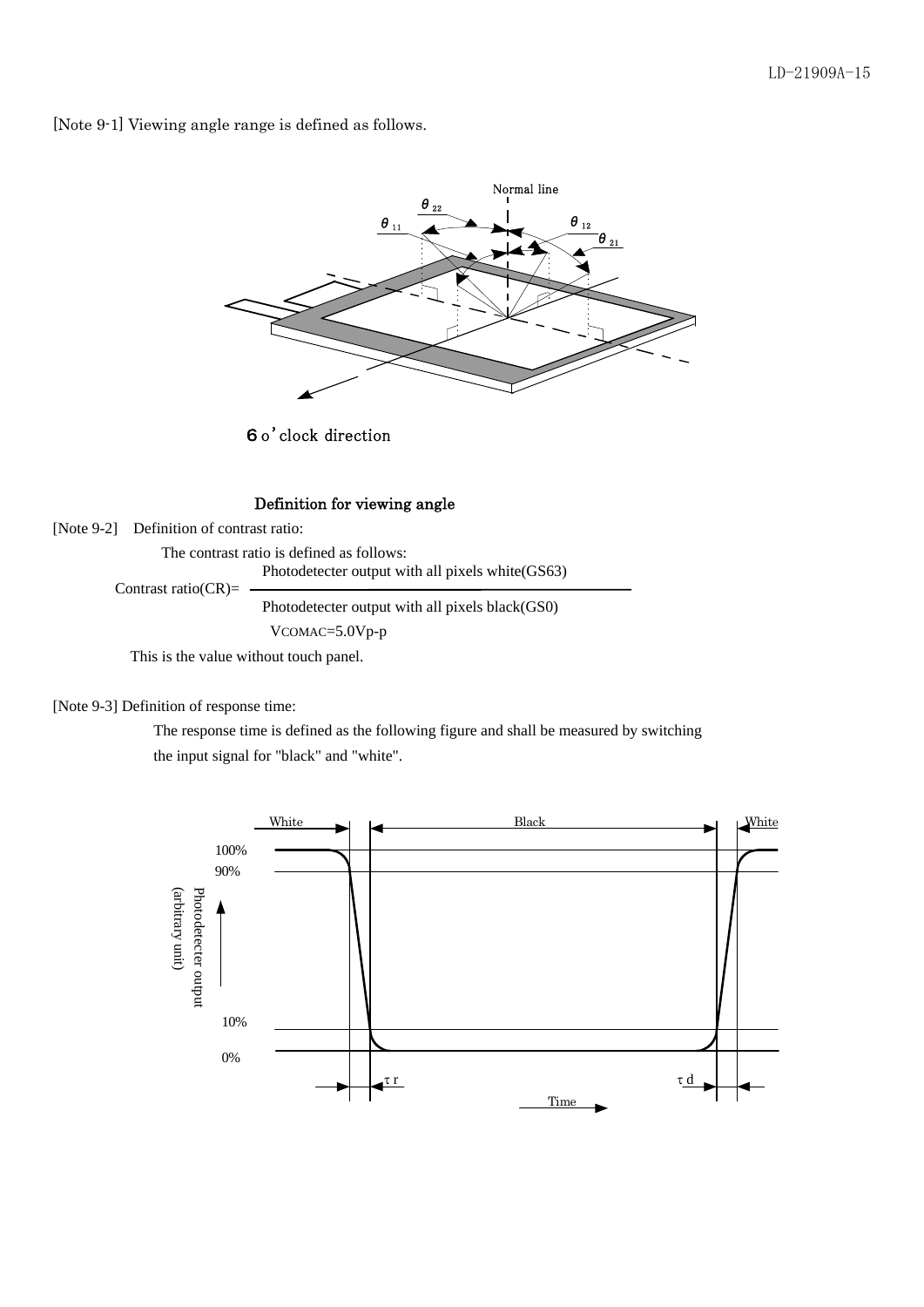[Note 9-4] A measurement device is Minolta CM-2002.

Reflection ratio  $=$ 

[Note 9-5] Definition of reflection ratio

Light detected level of the reflection by the LCD module

Light detected level of the reflection by the standard white board

[Note 9-6] A measurement device is ELDIM EZContrast

[Note 9-7] This is the reference value. The White-LED life time is defind as a time when brightness not to become under 50% of the original value(at Ta= $25^{\circ}$ C)

[Note 9-8] Definition of Uniformity

Minimum Brightness Maximum Brightness Uniformity =  $\frac{1}{\sqrt{1-\frac{1}{2}}}\sqrt{100\%}$ 

 The brightness should be measured on the 9-point as shown in the right figure.



#### (10) Touch panel characteristics

| Table |  |
|-------|--|
|-------|--|

| Parameter                          | Min. | Typ. | Max. | Unit | Remark        |
|------------------------------------|------|------|------|------|---------------|
| Input voltage                      |      | 5.0  | 7.0  |      |               |
| Resistor between terminals (XL-XR) | 200  |      | 640  | Ω    | Provisional   |
| Resistor between terminals(YU-YD)  | 150  |      | 550  | Ω    | specification |
| Line linearity $(X$ direction)     |      |      | 1.5  | $\%$ |               |
| Line linearity $(Y$ direction      |      |      | 1.5  | $\%$ |               |
| Insuration resistance              | 20   |      |      | МΩ   | at DC25V      |
| Minimum tension for detecting      |      |      | 0.79 | N    |               |

#### (11) Display quality

 The display quality of the color TFT-LCD module shall be in compliance with the Incoming Inspection Standards for TFT-LCD..

#### (12) Mechanical characteristics

#### 12-1) External appearance

See Fig. 1

12-2) FPC (for LCD panel) characteristics

#### (1)Specific connector

### FH12A-50S-0.5SH(55) or FH12-50S-0.5SH(55) (HIROSE)

(2) Bending endurance of the bending slits portion

 No line of the FPC is broken for the bending test (Bending radius=0.6mm and angle=90°) in 30 cycles.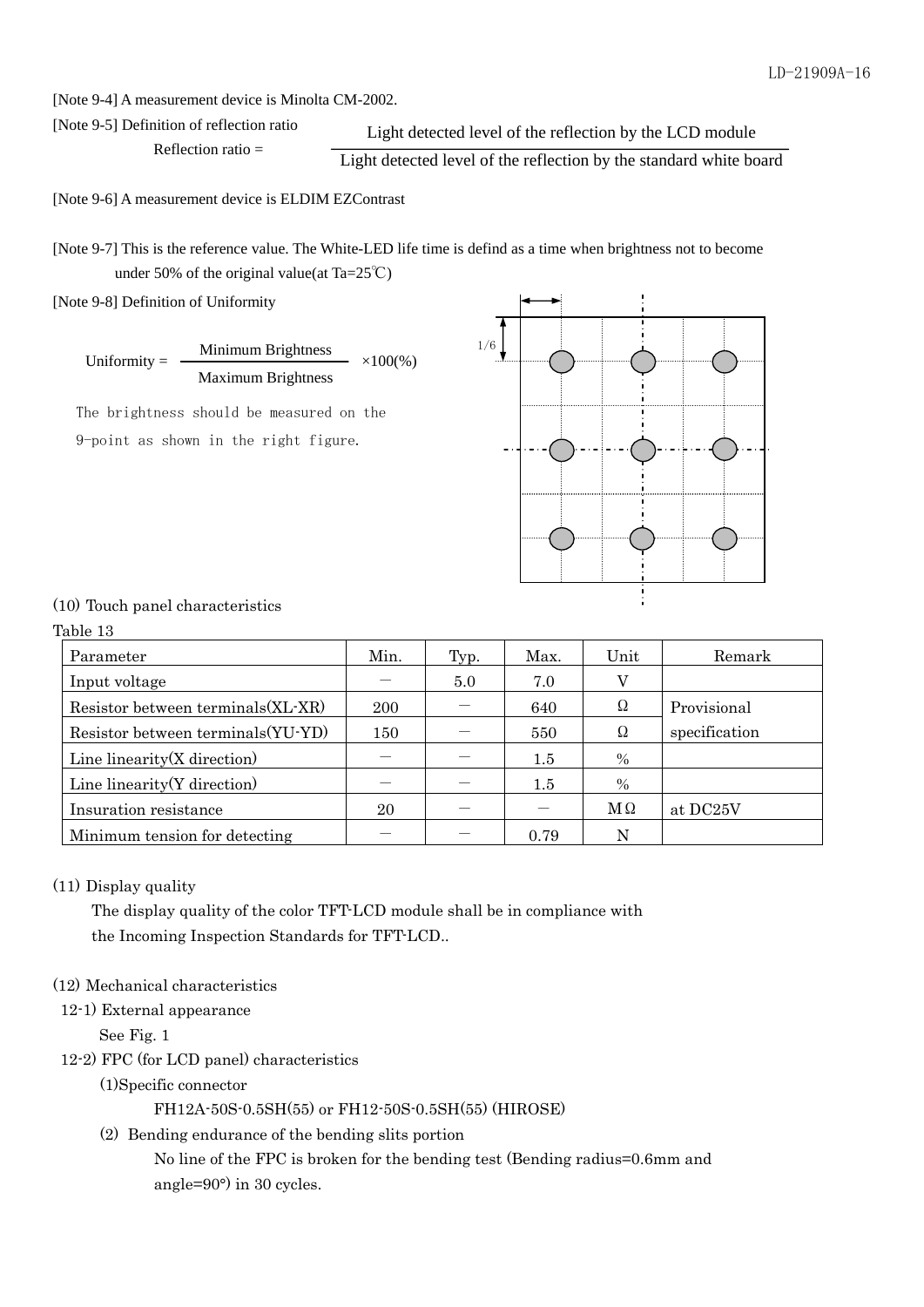- 12-3) Design guidance for touchpanel(T/P)
	- 12-3-1) Example of housing design
		- (1)If a consumer will put a palm on housing in normal usage, care should be taken as follows.
		- (2)Keep the gap, for example 0.3 to 0.7mm, between bezel edge and T/P surface.

The reason is to avoid the bezel edge from contacting T/P surface that may cause a "short" with bottom layer. (See Fig.2)

(3)Insertion a cushion material is recommended.

 (4)The cushion material should be limited just on the busbar insulation paste area. If it is over the transparent insulation paste area, a "short" may be occurred.

(5)There is one where a resistance film is left in the T/P part of the end of the pole.

Design to keep insulation from the perimeter to prevent from mis-operation and so on.

12-3-2) Mounting on display and housing bezel

(1)In all cases, the T/P should be supported from the backside of the Plastic.

(2)Do not to use an adhesive-tape to bond it on the front of T/P and hang it to the housing bezel.

(3)Never expand the T/P top layer (PET-film) like a balloon by internal air pressure.

The life of the T/P will be extremely short.

(4)Top layer, PET, dimension is changing with environmental temperature and humidity.

Avoid a stress from housing bezel to top layer, because it may cause "waving".

(5)The input to the Touchpanel sometimes distorts touch panel itself.



Fig.2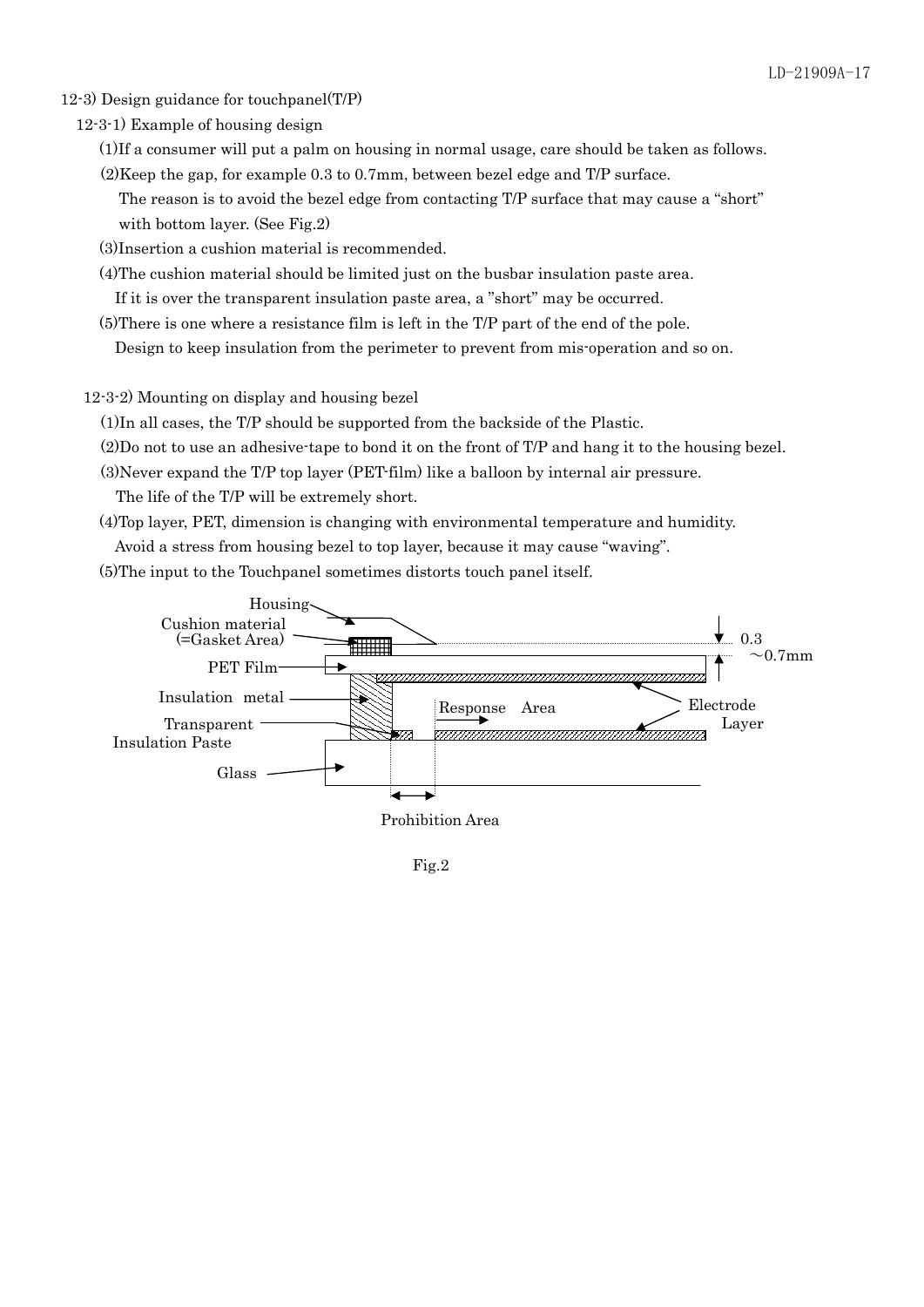#### (13) Handling Precautions

- 13-1) Insertion and taking out of FPCs
	- (1) Be sure to turn off the power supply when inserting or disconnecting the FPC.
	- (2) Please insert FPC in the connector carefully so that the tension should not hang.
- 13-2) Handling of FPCs

The FPC for LCD panel shall be bent only slit portion. The bending slit shall be bent uniformly on the whole slit portion with bending radius larger than 0.6mm, and only inner side (back side of the module). Don't bend it outer side (display surface side).

Don't give the FPCs too large force, for example, hanging the module with holding FPC.

13-3) Installation of the module

On mounting the module, be sure to fix the module on the same plane. Taking care not to warp or twist the module.

- 13-4) Precautions when mounting
	- (3) If water droplets and oil attaches to it for a long time, discoloration and staining occurs. Wipe them off immediately.
	- (4) Glass is used for the TFT-LCD panel. If it is dropped or bumped against a hard object, it may be broken. Handle it with sufficient care.
	- (5) Since CMOS LSI is used in this module, take care of static electricity and injure the human earth when handling. Observe all other precautionary requirements in handling components.

## 13-5) Others

- (1) Do not expose the LCD panel to direct sunlight. Lightproof shade etc. should be attached when LCD panel is used under such environment. The panel characteristic might be deteriorated and the display fineness decrease when strong light is irradiated to the liquid crystal panel.
- (2) If it is kept at a temperature below the rated storage temperature, it becomes coagulated and the panel may be broken. Also, if it is kept at a temperature above the rated storage temperature, it becomes isotropic liquid and does not return to its original state. Therefore, it is desirable to keep it at room temperature as much as possible.
- (3) If the LCD breaks, don't put internal liquid crystal into the mouth. Rinse it as soon as possible if it gets inside your eye or mouth by mistake. When the liquid crystal sticks to the hands, feet and clothes, wash it out immediately.
- (4) Wipe off water drop or finger grease immediately. Long contact with water may cause discoloration or spots.
- (5) Observe general precautions for all electronic components.
- (6) VCOM must be adjusted on condition of your final product. No adjustment causes the deterioration for display quality.
- (7) Static image should not be displayed more than 5 minutes in order to prevent from occurrence of afterimage.
- (8) If local pressure joins T/P surface for a long time, it will become the cause of generating of Newton's ring.
- (9) Since the front polarizer is easily damaged, pay attention not to scratch it. Blow away dust on the polarizer with antistatic N2 blow. It is undesirable to wipe off because a polarizer is sensitive. It is recommended to peel off softly using the adhesive tape when soil or finger oil is stuck to the polarizer. When unavoidable, wipe off carefully with a cloth for wiping lenses.
- (10)In case of attaching protective board over the LCD, be careful about the optical interface fringe etc. which degrades display quality.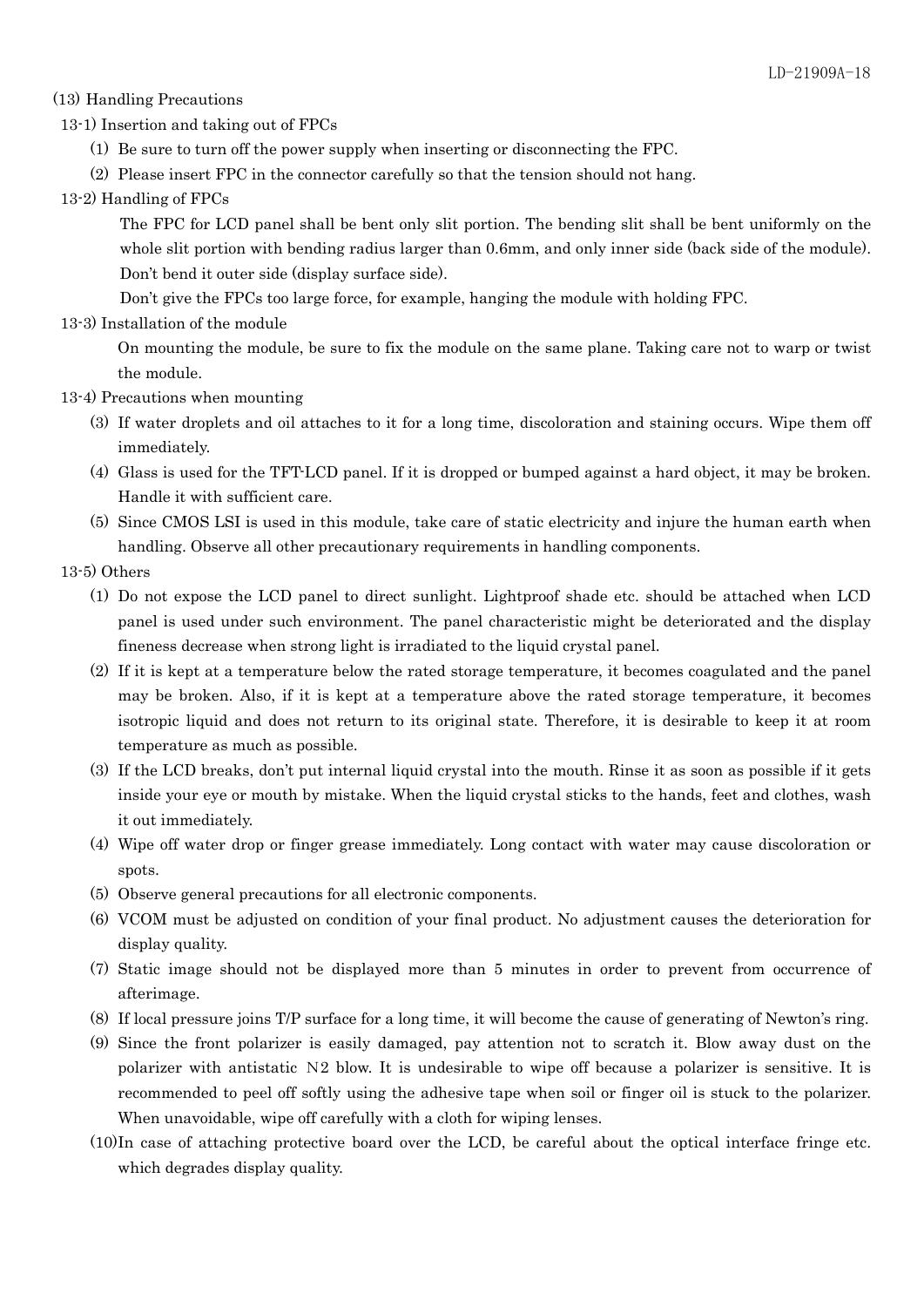- (11)When handling LCD modules and assembling them into cabinets, that long-terms storage in the environment of oxidization or deoxidization gas and the use of such materials as reagent, solvent, adhesive, resin, etc. which generate these gasses, causes corrosion and discoloration of the modules. Therefore, please avoid these uses. Epoxy resin (amine series curing agent), silicone adhesive material (dealcoholization series and oxime series), tray forming agent (azo compound) etc, in the cabinet or the packing materials may induce abnormal display with polarizer film deterioration regardless of contact or no contact to polarizer film. Be sure to confirm the component of them.
- (12)The LED used for this product is very sensitive to the temperature. Luminance decreases rapidly when it issued for a long time under the environment of the high temperature. Please consult our company when it is used under the environment like the above mentioned.
- (13)Notice: Never dismantle the module, because it will cause failure. Moreover, please do not peel off the tapes other than the creped paper tape (yellow tape) of a protection film pasted to the product.
- (14)If a minute particle enters in the module and adheres to an optical material, it may cause display nonuniformity issue, etc. Therefore, fine-pitch filters have to be installed to cooling and inhalation hole if you intend to install a fan.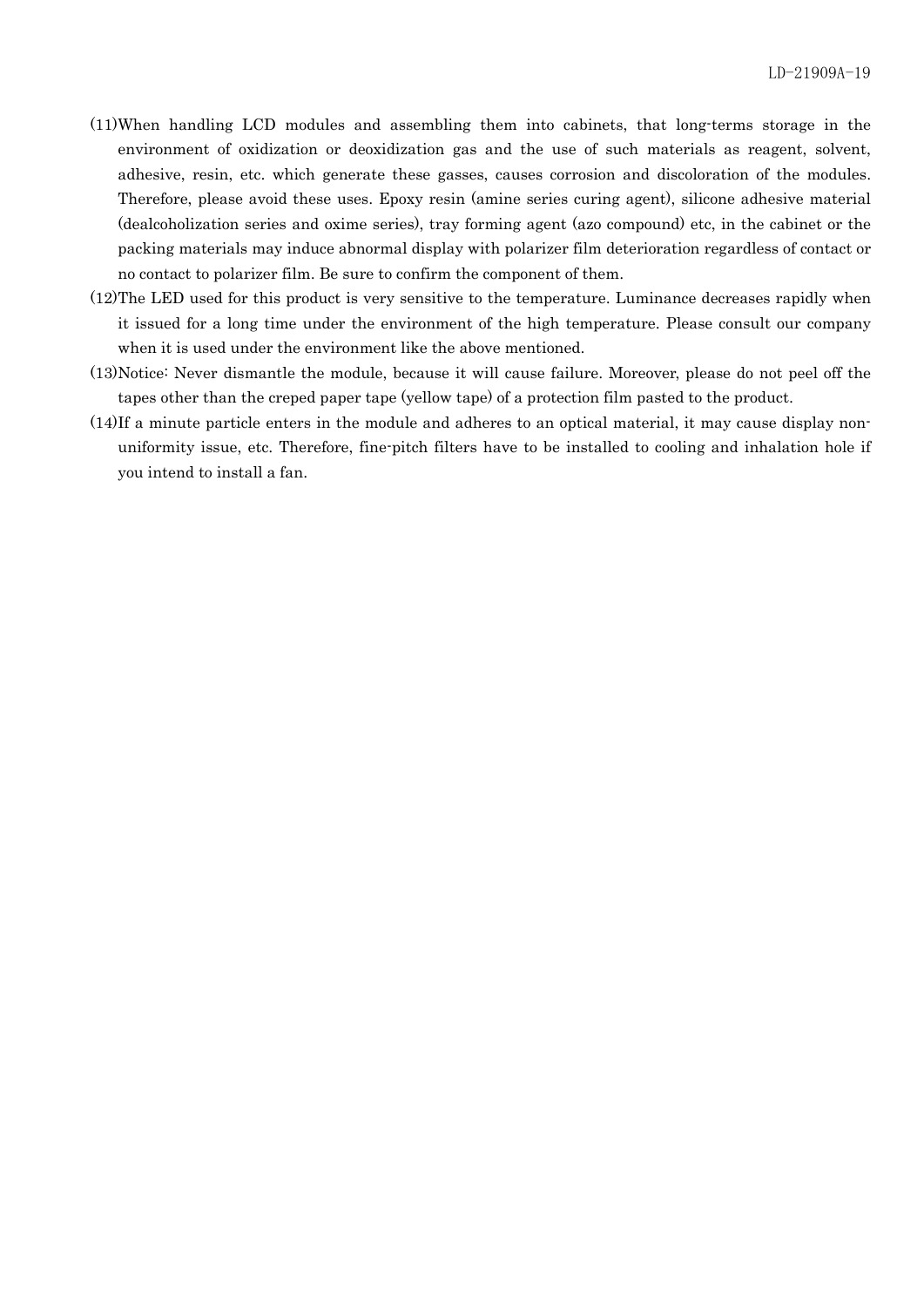# (14) Reliability Test Conditions for TFT-LCD Module

Table 14

| No.              | Test items                       | Test conditions                                                   |
|------------------|----------------------------------|-------------------------------------------------------------------|
| $\mathbf 1$      | High temperature storage test    | Ta= $+70^{\circ}$ C<br>240h                                       |
| $\overline{2}$   | Low temperature storage test     | Ta= $-25^{\circ}$ C<br>240h                                       |
| $\boldsymbol{3}$ | High<br>temperature<br>and       | high $Tp=+40^{\circ}C$ , 95%RH<br>240h                            |
|                  | humidity operating test          | (But no condensation of dew)                                      |
| 4                | High temperature operating test  | $Tp = +70^{\circ}C$<br>240h                                       |
| 5                | Low temperature operating test   | $Tp = -10^{\circ}C$<br>240h                                       |
| 6                | Electro static discharge test    | $\pm 200V \cdot 200pF(0 \Omega)$ to Terminals (Contact)           |
|                  |                                  | (1 time for each terminals)                                       |
|                  |                                  | $\pm 8$ kV · 150pF(330 $\Omega$ ) to Housing bezel or TP(Contact) |
|                  |                                  | $\pm 15$ kV · 150pF(330 $\Omega$ ) to Housing bezel or TP(in Air) |
| 7                | Shock tset                       | 980 m/s <sup>2</sup> , 6 ms                                       |
|                  |                                  | $\pm X, \pm Y, \pm Z$ 3 times for each direction                  |
|                  |                                  | $(JIS CO041, A-7 Condition C)$                                    |
| 8                | Vibration test                   | Frequency range: $10Hz \sim 55Hz$                                 |
|                  |                                  | Stroke: 1.5 mm<br>Sweep: $10Hz \sim 55Hz$                         |
|                  |                                  | X, Y, Z 2 hours for each direction (total 6 hours)                |
|                  |                                  | (JIS C0040,A-10 Condition A)                                      |
| 9                | Heat shock test                  | Ta= $-25^{\circ}\text{C} \sim +70^{\circ}\text{C}$ / 5 cycles     |
|                  |                                  | (1h)<br>(1h)                                                      |
| 10               | Point activation test            | Hit it 1,000,000 times with a silicon rubber of R8 HS 60.         |
|                  | (Touch panel)                    | Hitting force : 2.4N                                              |
|                  |                                  | Hitting speed $: 3$ times per second                              |
| 11               | Writing friction resistance test | Slide Pen 100,000 times under following                           |
|                  | (Touch panel)                    | conditions:                                                       |
|                  |                                  | Pen: 0.8Rmm Polyacetal stylus                                     |
|                  |                                  | Load : 2.4N                                                       |
|                  |                                  | $Speed:3$ strokes per second                                      |
|                  |                                  | Stroke: 30mm                                                      |
|                  |                                  | Testing apparatus $:$ shown in Fig $(I)$                          |
| 12               | <b>FPC</b> Bending Test          | Bending 30 times by bending radius R0.6mm<br>and                  |
|                  |                                  | angle= $90^\circ$                                                 |
|                  |                                  | (LCD FPC)                                                         |
|                  |                                  | Bending 10 times by bending radius R1.0mm (T/P FPC)               |

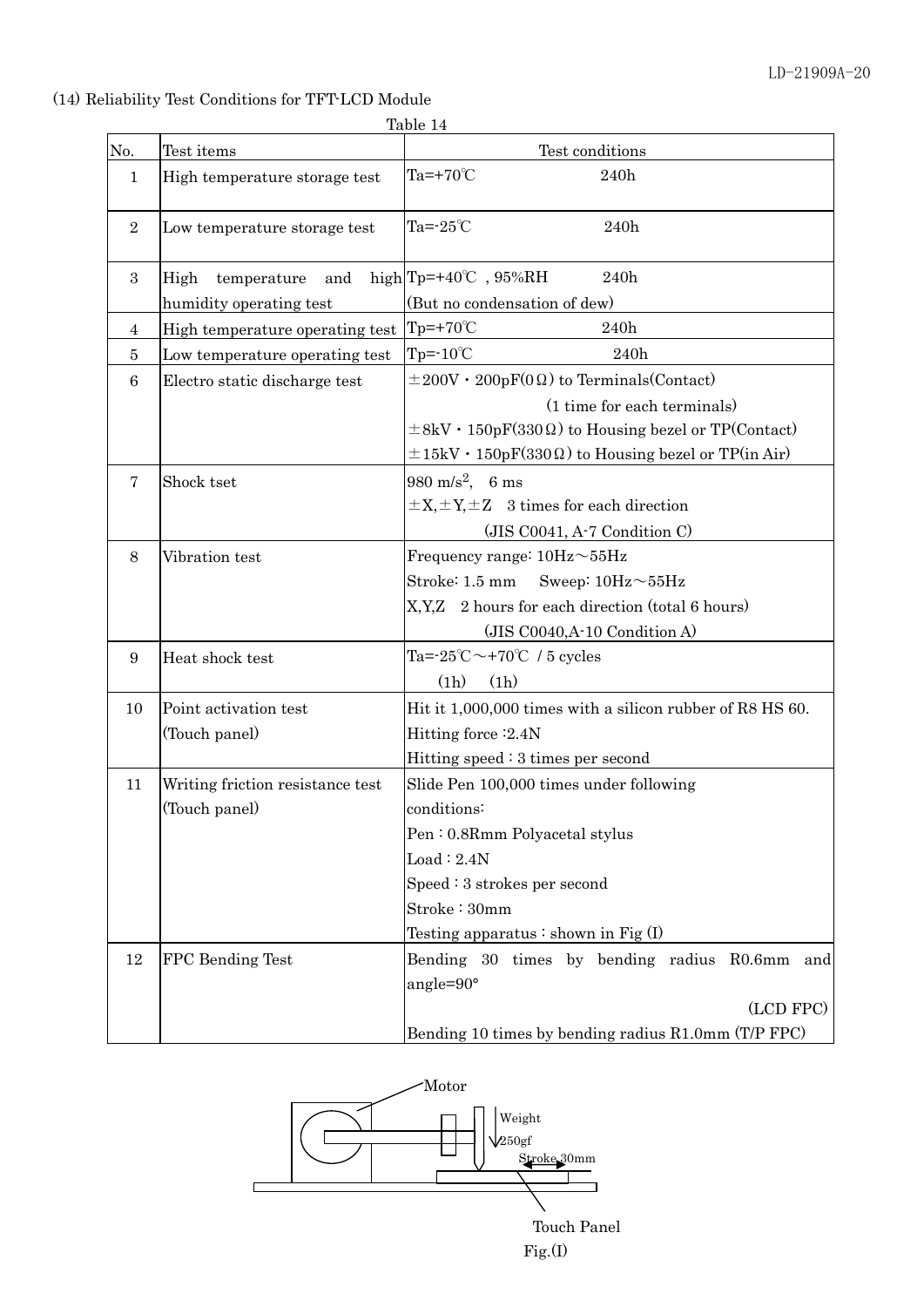#### 【Note】Ta = Ambient temperature, Tp = Panel temperature

#### 【Check items】

(a)Test No.1 $\sim$ 9

In the standard condition, there shall be no practical problems that may

affect the display function.

 $(b)$ Test No.10 $\sim$ No.11

The measurements after the tests are satisfied (10)-Table 13 (Touch panel characteristics)

#### (15) Others

### 15-1) Indication of lot number

The lot number is shown on a label. Attached location is shown in Fig.1 (Outline Dimensions).

Indicated contents of the label



15-2) Used Regulation of Chemical Substances Breaking Ozone Stratum

Substances with the object of regulating: CFCS, Carbon tetrachloride, Halon

1,1,1-Trichloro ethane (Methyl chloroform)

- (a) This LCD module, Constructed part and Parts don't contain the above substances.
- (b) This LCD module, Constructed part and Parts don't contain the above substances in processes of manufacture.
- 15-3) If some problems arise about mentioned items in this document and other items, the user of the TFT-LCD module and Sharp will cooperate and make efforts to solve the problems with mutual respect and good will.
- (16) Forwarding form(see Fig.3 Package Form)
- (17) Piling number of cartons: Max 8
- (18) Package quantity in one cartons: 100pcs
- (19) Carton size: 575mm × 332mm × 209mm
- (20) Total mass of 1 carton filled with full modules: 8000g

Conditions for storage.

Environment

| $(1)$ Temperature | : $0 \sim 40^{\circ}$ C                                                                                        |
|-------------------|----------------------------------------------------------------------------------------------------------------|
| $(2)$ Humidity    | : 60%RH or less (at $40^{\circ}$ C)                                                                            |
|                   | No dew condensation at low temperature and high humidity.                                                      |
| (3)Atmosphere     | : Harmful gas, such as acid or alkali which bites electronic components<br>and/or wires, must not be detected. |
| $(4)$ Period      | $\therefore$ about 3 months                                                                                    |
|                   | $(5)$ Opening of the package : In order to prevent the LCD module from breakdown by electrostatic              |
|                   | charges, please control the room humidity over 50%RH and open the                                              |
|                   | package taking sufficient countermeasures against electrostatic charges,                                       |
|                   | such as earth, etc.                                                                                            |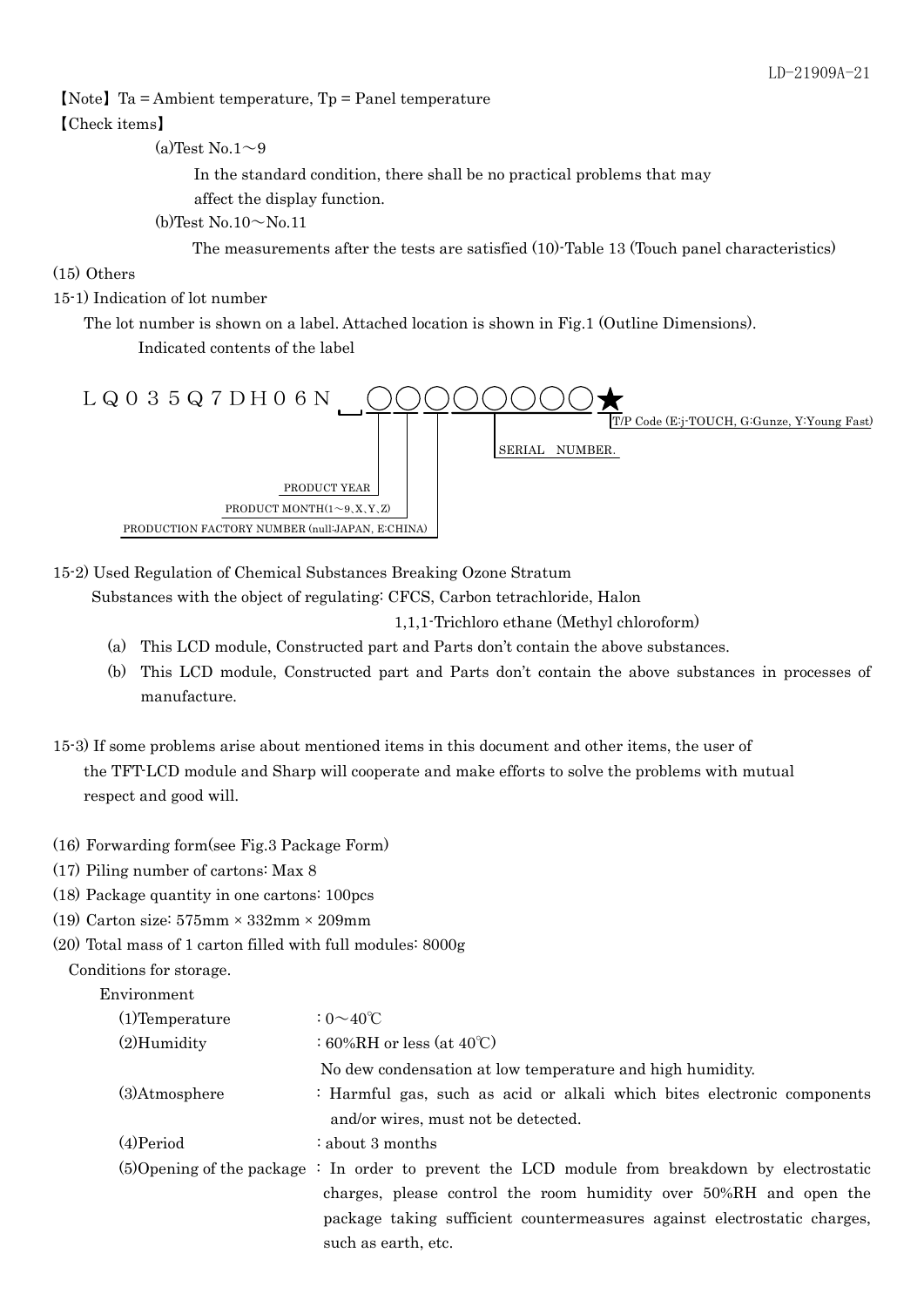

 $\Box$  $\mathbb{D}$  $\overline{\phantom{a}}$  $\circlearrowright$  $\bar{\circ}$  $\circlearrowright$  $\triangleright$  $\mathbf{I}$  $\overline{D}$  $\bigcap$ 

b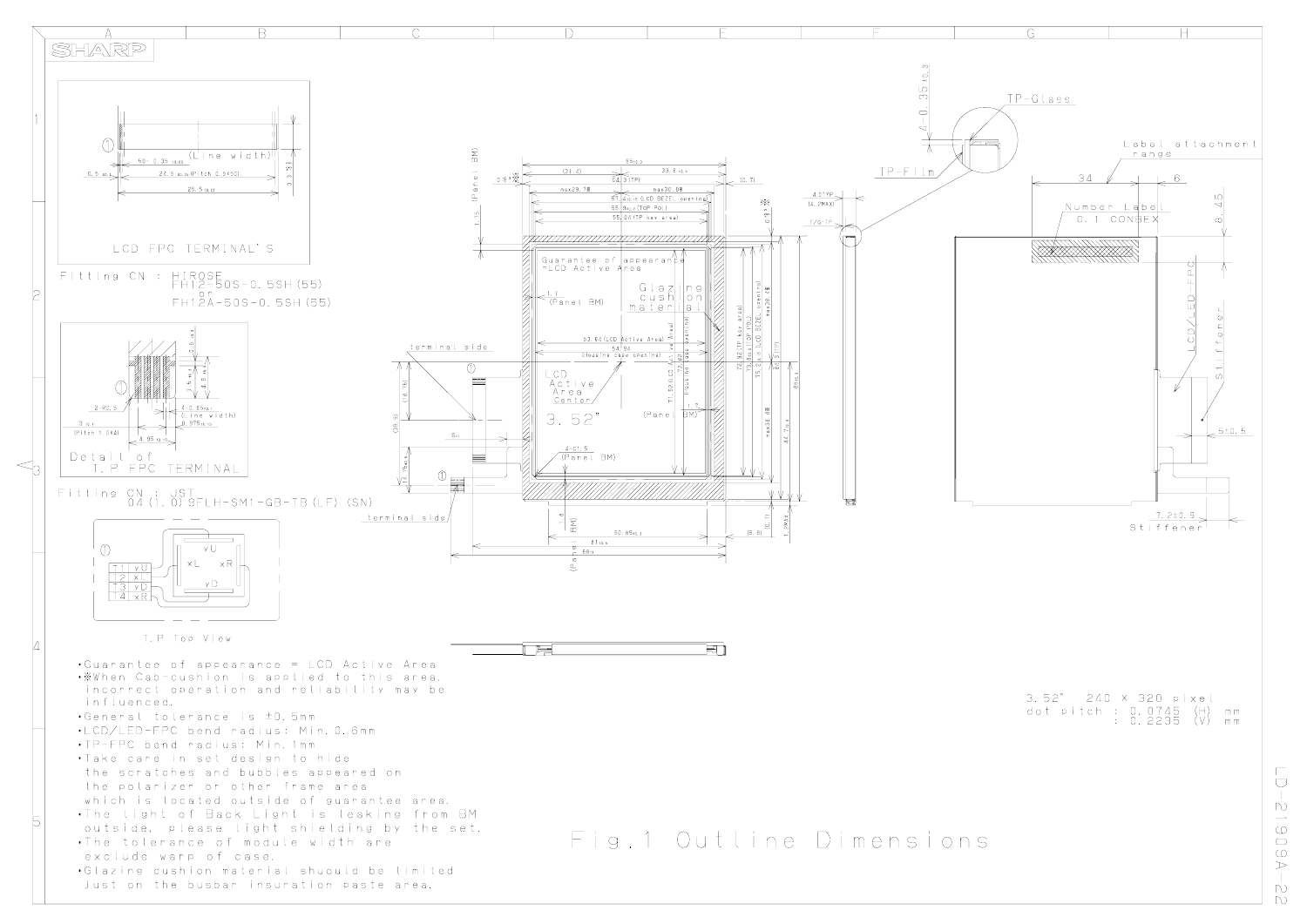